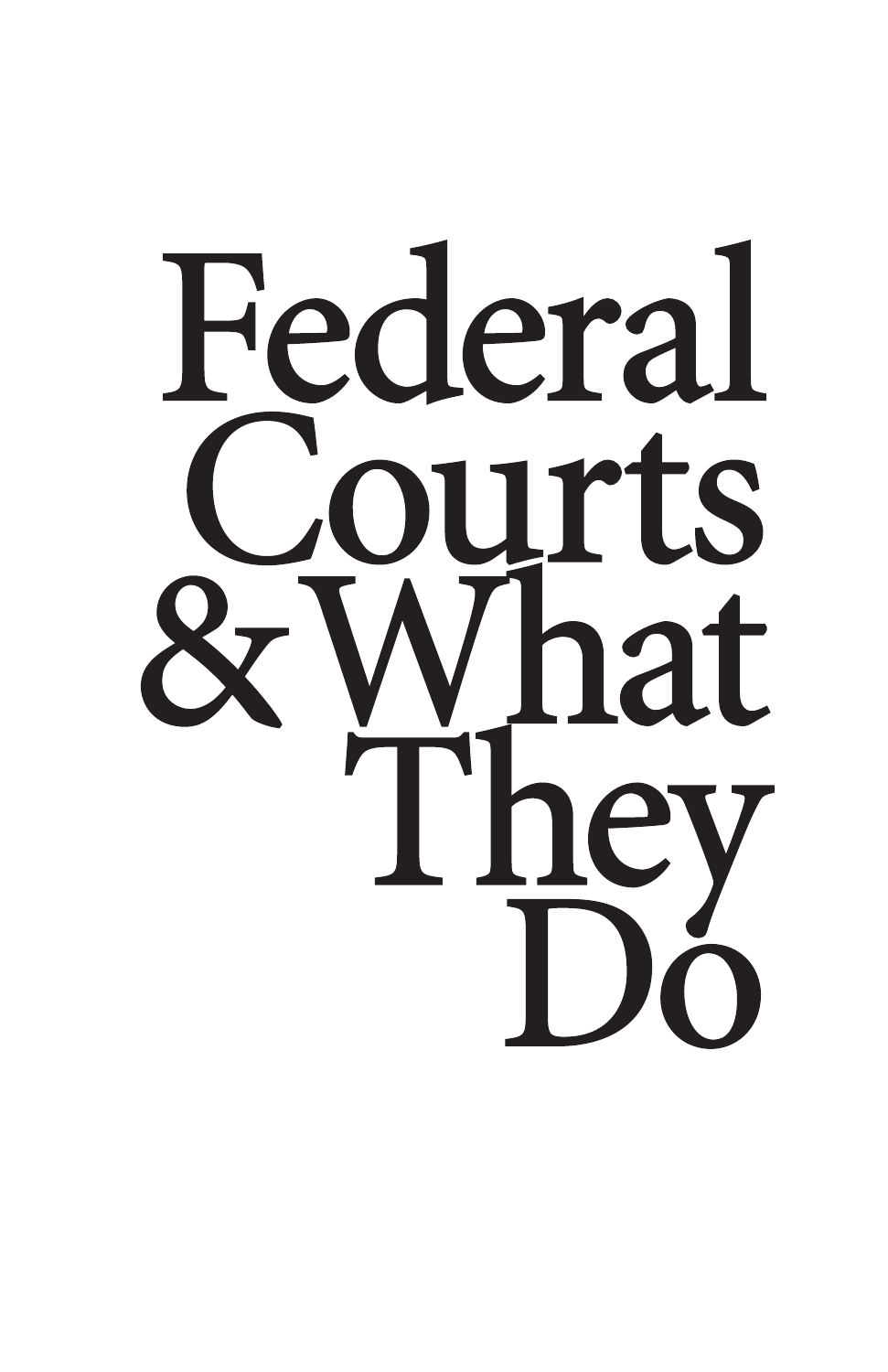# *Contents*

What Is a Court? 1 What Is a Federal Court? 2 What Kinds of Federal Courts Are There? 2 *Map:* Geographical Boundaries of U.S. Courts of Appeals and U.S. District Courts 3 Who Sets Up the Federal Court System? 4 What's the Difference Between Civil Cases and Criminal Cases? 4 What Kinds of Cases Are Tried in State Courts? 5 What Kinds of Cases Are Tried in Federal Courts? 6 How Does a Case Come into a Federal Court? 7 Is There a Trial for Every Case? 8 *Diagram:* The Court Systems of the United States 9 May I Watch a Trial in Progress? 10 What Is the Purpose of the Trial? 10 Who Are the People in the Courtroom? 12 What Happens During a Trial? 15 What Happens After the Trial or Guilty Plea? 20 What Are Some of the Most Noteworthy Facts and Concepts You Should Remember About the Federal Courts? 24 Glossary 25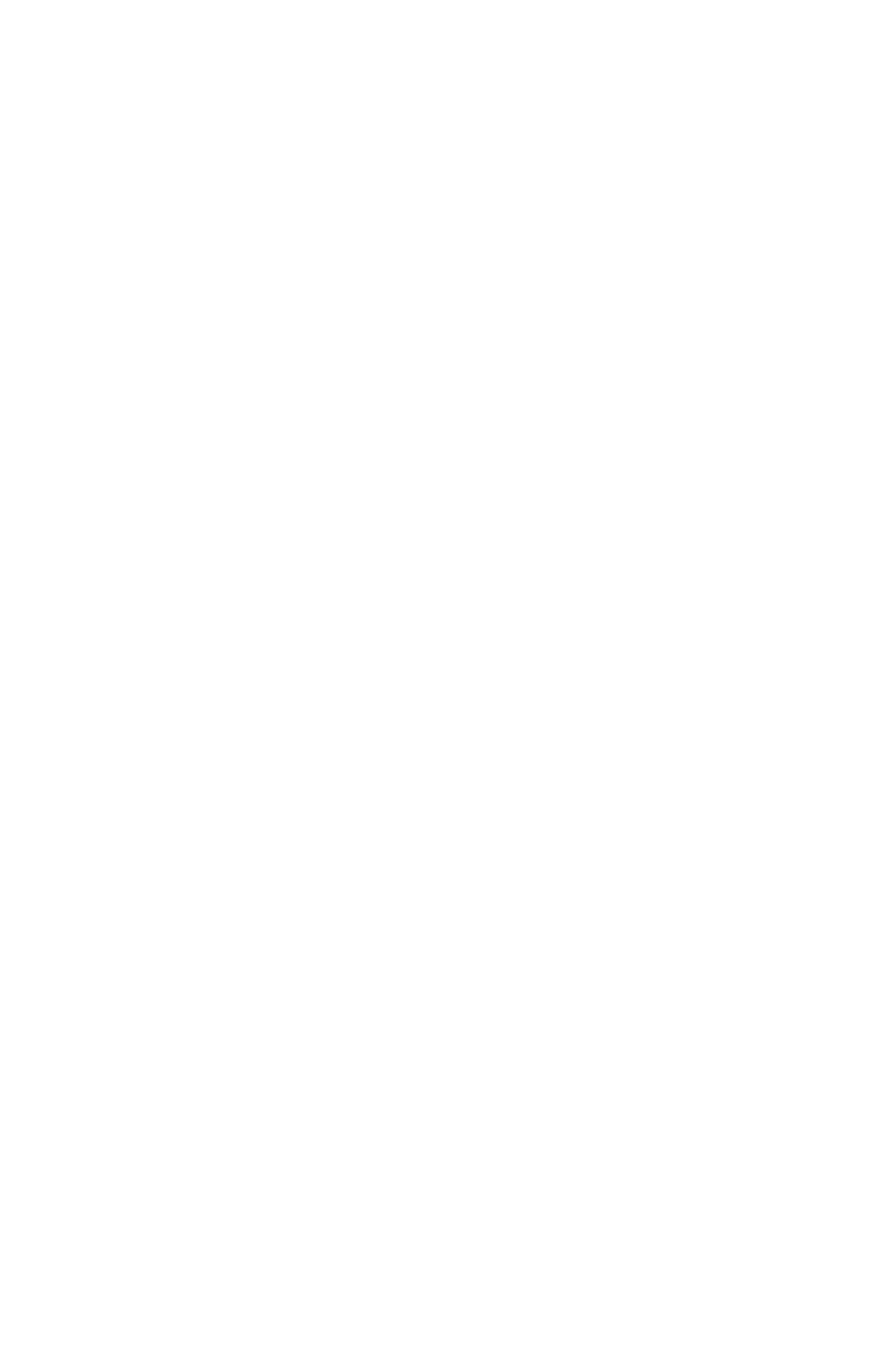$\mathbf{W}$ elcome to the U.S. Courthouse. During your visit, you'll see judges and their staffs, jurors, lawyers, and people who are involved in court cases. This pamphlet answers some of the questions visitors to the federal courts ask most often. It will help you understand what you see and hear in the courthouse. Of course, legal proceedings are often complex, and a pamphlet such as this may not answer all of your questions.

In the back is a glossary of legal terms that you'll find in this pamphlet. You'll probably hear many of these terms if you attend a proceeding in the courthouse. If you're confused by any of the words printed in boldface in this pamphlet, look in the glossary for a simple explanation.

#### What Is a Court?

A **court** is an institution that the government sets up to settle disputes through a legal process. People bring their disputes to court to resolve their disagreements: Did Bill Jones run a red light before his car ran into John Smith's, or was the light green, as he says it was? Did Frank Williams rob the bank, or was it someone else?

Courts decide what really happened and what should be done about it. They decide whether a person committed a crime and what the punishment should be. They also provide a peaceful way to decide private disputes that people can't resolve themselves. Sometimes, a court decision affects other people in addition to those involved in the **lawsuit**. In 1965, three high school students in Des Moines, Iowa, were suspended from school for wearing black arm bands to protest the war in Vietnam. They asked a court to declare the rule against arm bands invalid. The Supreme Court decided in the case, *Tinker v. Des Moines School District*, that the rule violated the students' constitutional right of freedom of expression. That decision affected the right of public school students all over the country to express their views in a nondisruptive manner. The Supreme Court's 1954 decision in *Brown v. Board of Education* had an even more widespread effect. The case involved a dispute between the parents of Linda Brown and their local board of education in Topeka, Kansas. The Court decided that requiring white children and black children to go to separate schools violated the Fourteenth Amendment of the Constitution.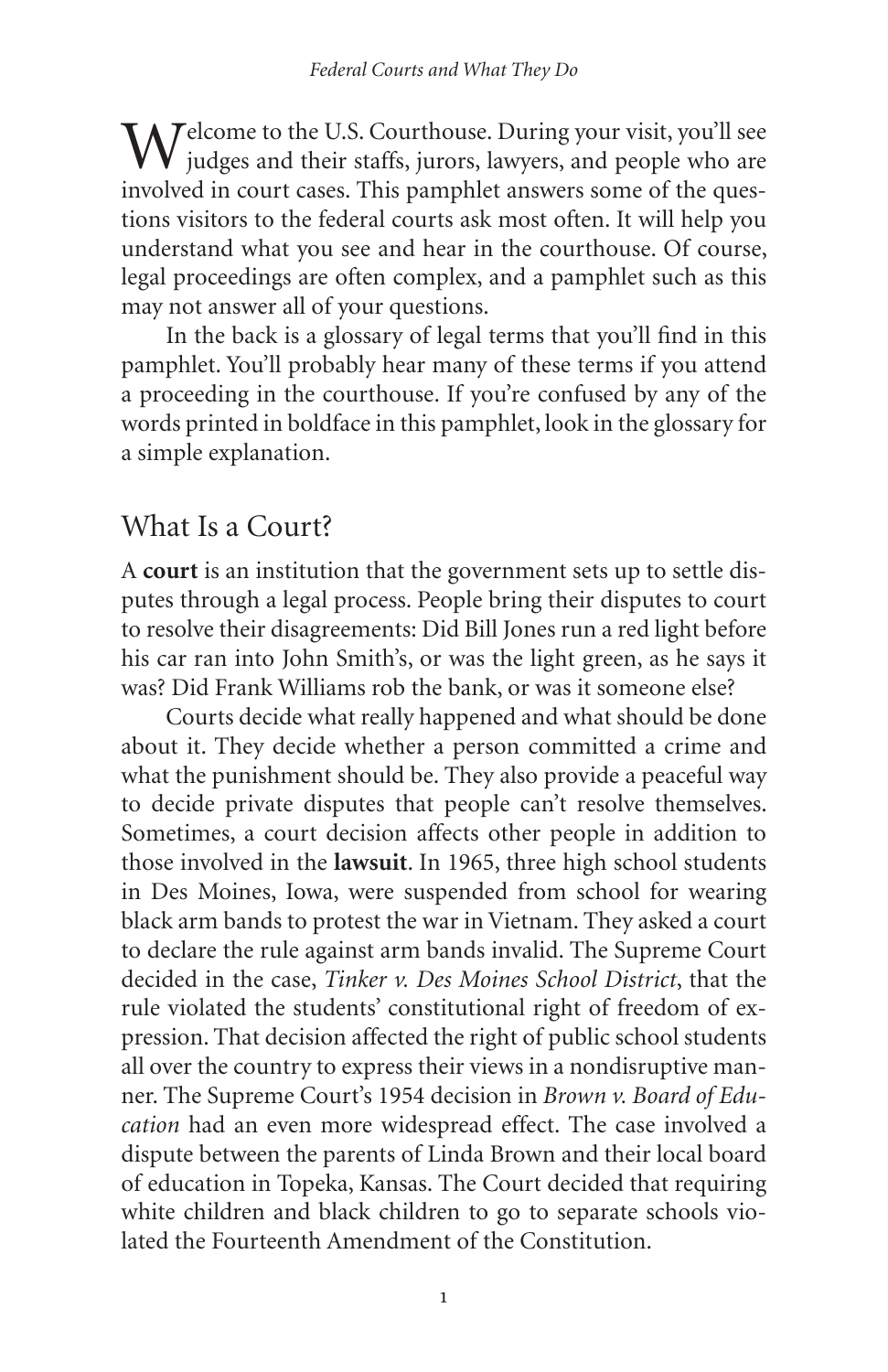# What Is a Federal Court?

You probably realize that there are both federal courts and state courts. The two kinds of courts are a result of a principle of our Constitution called federalism. Federalism gives some functions to the United States government and leaves the other functions to the states. The functions of the U.S.—or federal—government involve the nation as a whole and include regulating commerce between the states and with foreign countries, providing for the national defense, and administering federal lands and other property. State governments perform most of the functions you probably associate with "government," such as running the schools, managing the police departments, and paving the streets.

Federal courts are established by the U.S. government to decide disputes concerning the federal Constitution and laws passed by Congress, called **statutes**. State courts are established by a state, or by a county or city within the state. Although state courts must enforce the federal Constitution and laws, most of the cases they decide involve the constitution and laws of the particular state.

# What Kinds of Federal Courts Are There?

Of all the federal courts, the U.S. district courts are the most numerous. Congress has divided the country into ninety-four federal judicial districts, and in each district there is a U.S. district court. The U.S. district courts are the federal trial courts—the places where federal cases are tried, witnesses testify, and juries serve. Within each district is a U.S. bankruptcy court, a part of the district court that administers the bankruptcy laws.

Congress has placed each of the ninety-four districts in one of twelve regional circuits, and each circuit has a court of appeals. If you lose a trial in a district court, you can ask the court of appeals to review the case to see if the judge applied the law correctly. Sometimes courts of appeals are also asked to review decisions of federal administrative agencies, such as the National Labor Relations Board.

The map of the United States (on the facing page) shows the geographical boundaries of the ninety-four districts and the twelve regional circuits (eleven numbered circuits and the District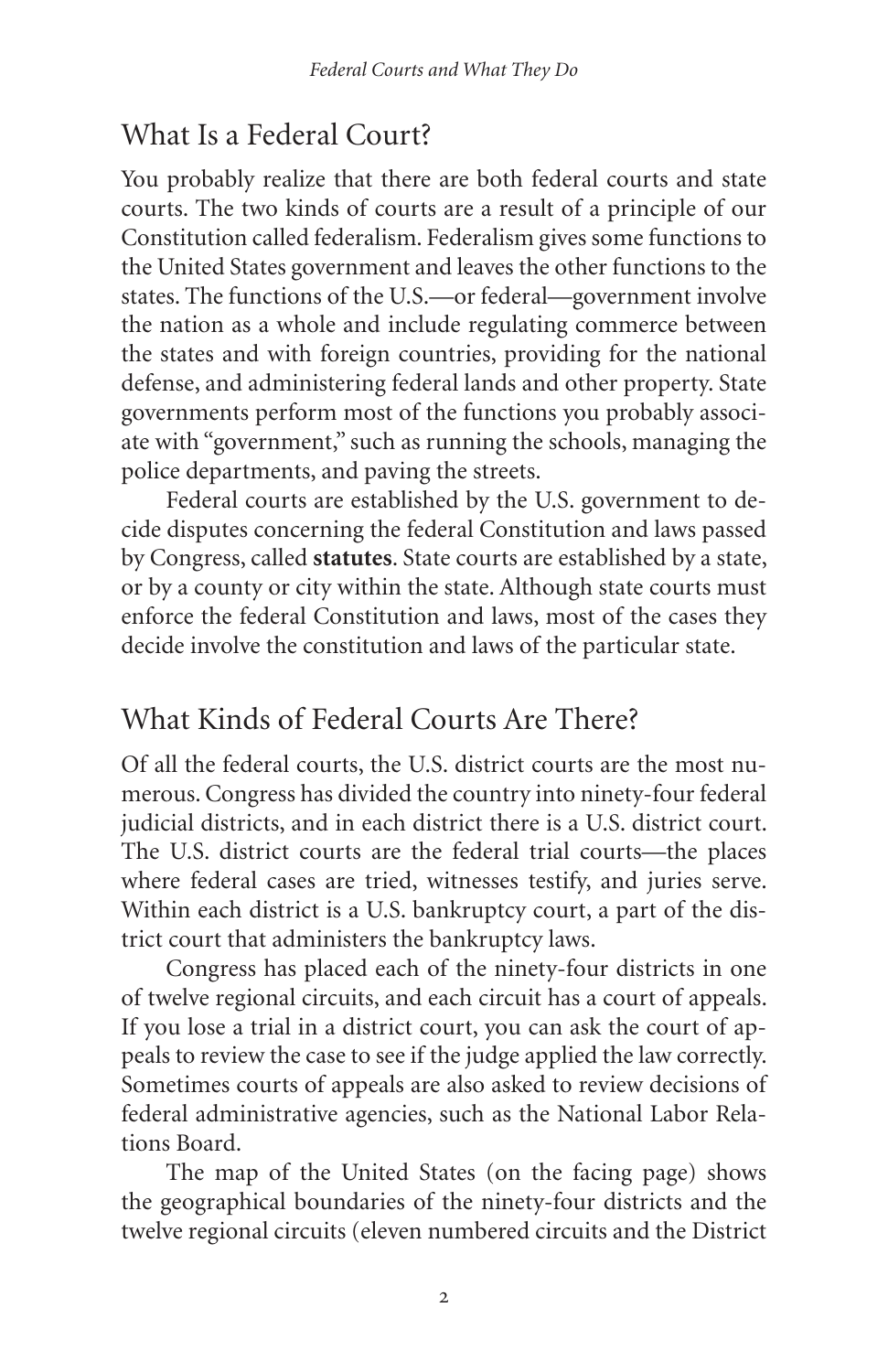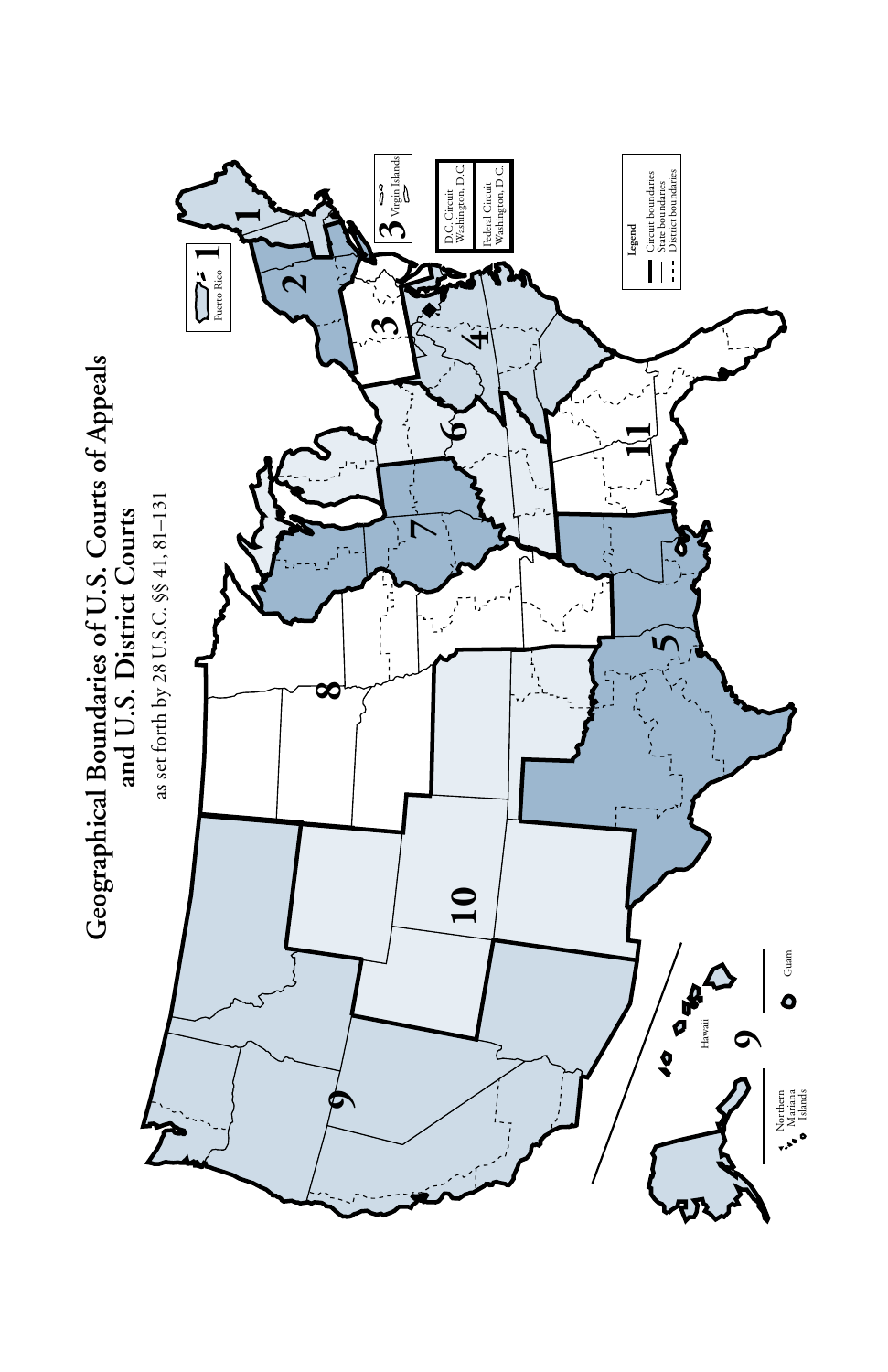of Columbia Circuit). There is also a Federal Circuit, whose court of appeals is based in Washington, D.C., but which hears certain types of cases from all over the country.

The Supreme Court of the United States, in Washington, D.C., is the most famous federal court. If you lose a case in the court of appeals (or, sometimes, in a state supreme court), you can ask the Supreme Court to hear your appeal. However, unlike a court of appeals, the Supreme Court doesn't have to hear it. In fact, the Supreme Court hears only a very small percentage of the cases it is asked to review.

# Who Sets Up the Federal Court System?

Article III of the Constitution establishes a Supreme Court and authorizes whatever other federal courts Congress thinks are necessary. Congress creates the district courts and the courts of appeals, sets the number of judges in each federal court (including the Supreme Court), and determines what kinds of cases they will hear. (Congress has also created courts under Article I of the Constitution, such as military courts and the U.S. Tax Court. But judges of those courts decide only certain kinds of cases and do not have the judicial powers and protections of judges on courts created under Article III.)

#### What's the Difference Between Civil Cases and Criminal Cases?

Civil cases are different from criminal cases. Civil cases usually involve disputes between persons or organizations while criminal cases involve some criminal action that is considered to be harmful to society as a whole.

Lawyers use the term **party** or **litigant** to describe a participant in a civil case. A person who claims that another person has failed to carry out a legal duty or violated his or her rights, such as those under the Constitution or other federal law, may ask the court to tell the person who violated the right to stop doing it and make compensation for any harm done. For example, Congress has passed a law saying that people have a right not to be denied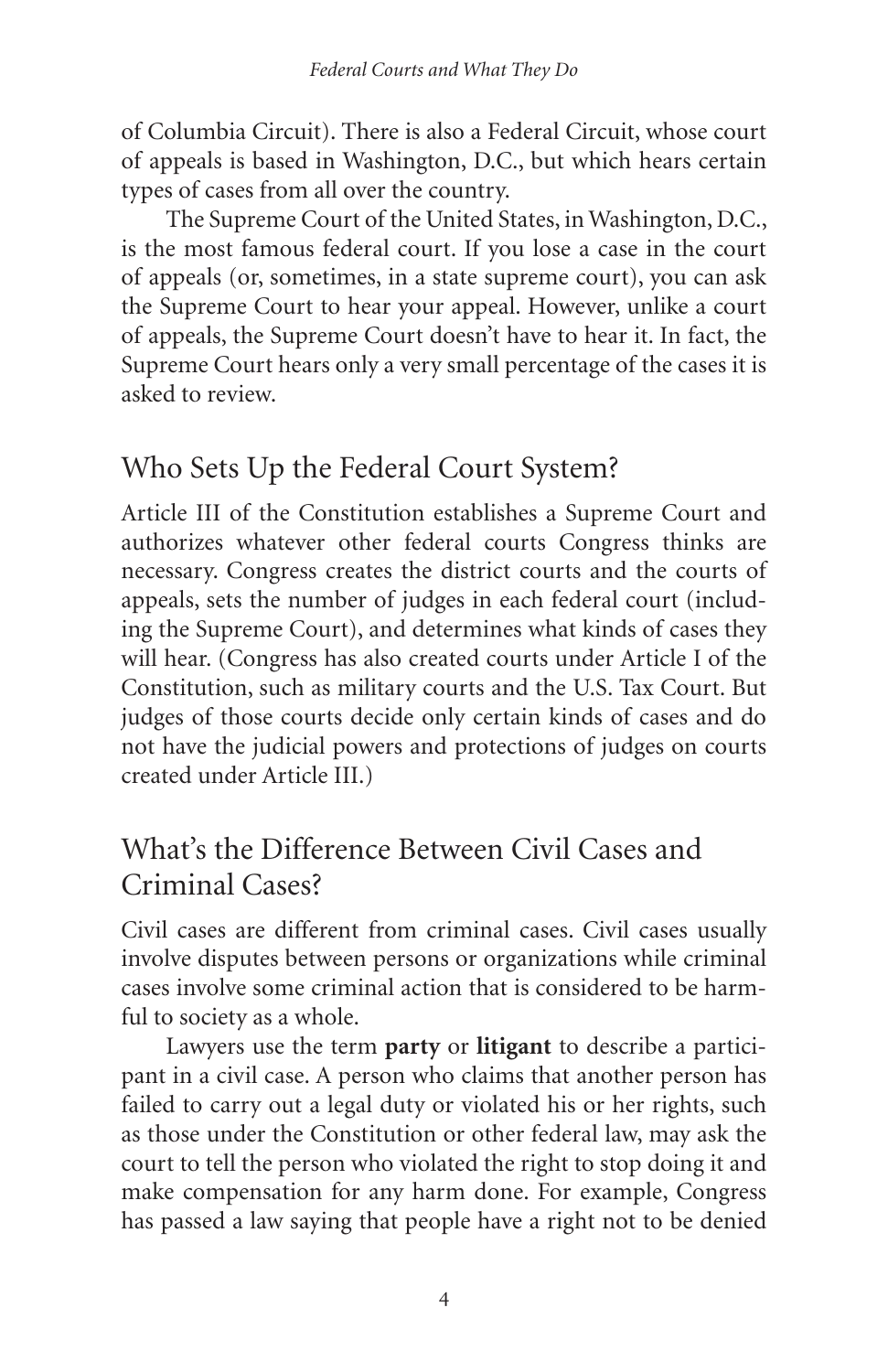employment because of their gender. Suppose an employer refuses to hire women as construction workers. Women who had applied and been qualified for jobs might bring a civil case against the employer—sue the employer—for lost wages and seek an order requiring the company to hire them.

Another legal duty is the duty to honor **contracts**. If a lumberyard promises to sell a specific amount of wood to a construction company for an agreed-upon price and then fails to deliver the wood, forcing the construction company to buy it elsewhere at a higher price, the construction company might sue the lumberyard for **damages**.

When a jury (or a judge in cases in which the defendant waived a jury) determines that an individual committed a crime, that person may be fined, sent to prison, or placed under the supervision of a court employee called a U.S. probation officer, or some combination of these three things. The person accused is charged in an **indictment** or **information**, which is a formal accusation that the person has committed a crime. The **government**, on behalf of the people, **prosecutes** the case. It is not the victim's responsibility to bring a criminal case. In fact, there may not always be a specific victim. For example, the federal government prosecutes people accused of violating federal laws against spying because of the danger spying presents to the country as a whole. State governments arrest and prosecute people accused of violating laws against drunk driving because society regards drunk driving as a serious offense that can result in harm to innocent bystanders.

#### What Kinds of Cases Are Tried in State Courts?

State courts are essential to the administration of justice in the United States because they handle by far the largest number of cases and have the most contact with the public. State courts handle the cases that people are most likely to be involved in, such as robberies, traffic violations, broken contracts, and family disputes.

The state courts have such a heavy caseload because their general, unlimited **jurisdiction** allows them to decide almost every type of case. Jurisdiction refers to the kinds of cases a court is authorized to hear. In recent years, the annual number of state court cases has been roughly 50 million. By contrast, in the same period,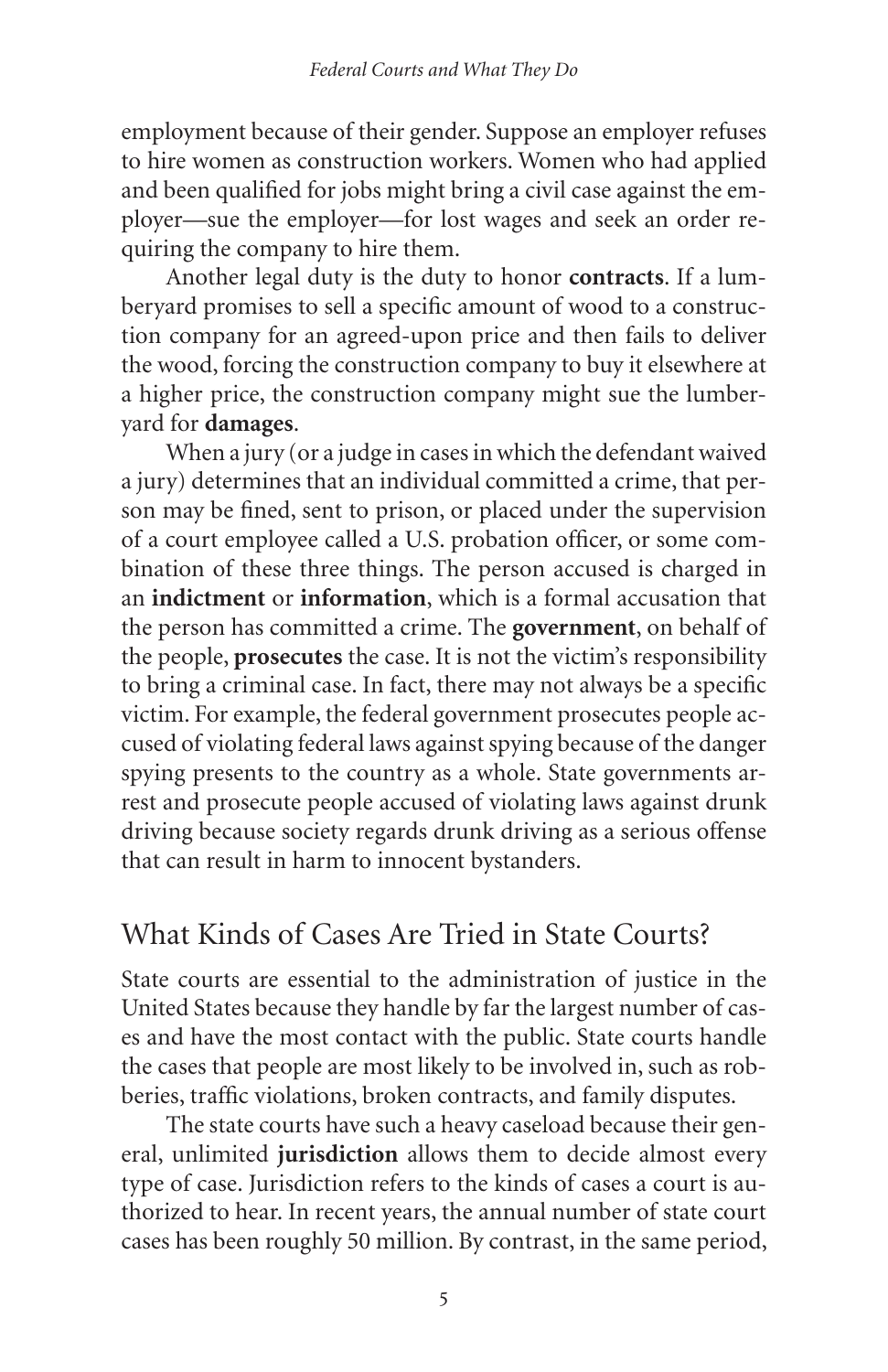about 2 million cases have been brought each year in the federal courts; approximately 80% of these were bankruptcy filings, 15% were civil cases, and the rest were criminal cases. The number of judges in each system further illustrates the difference: There are some 1,700 judges in the federal courts, but more than 30,000 in the state courts.

#### What Kinds of Cases Are Tried in Federal Courts?

As the preceding numbers suggest, federal courts do not have the same broad jurisdiction that state courts have. Federal court jurisdiction is limited to the specific types of cases listed in the Constitution and specifically provided for by Congress. For the most part, federal courts only hear cases in which the United States is a party, cases involving violations of the Constitution or federal laws, cases between citizens of different states, and some special kinds of cases, such as bankruptcy cases, patent cases, and cases involving maritime law.

Some cases are such that only federal courts have jurisdiction over them. In other cases, the parties can choose whether to go to state court or to federal court. In most cases, however, they can only go to state court.

Although the federal courts hear significantly fewer cases than the state courts, the cases they do hear tend more often to be of national importance, because of the federal laws they enforce and the federal rights they protect.

Most cases in federal courts are civil rather than criminal. As described earlier, one type of federal civil case might involve a claim by a private citizen that a company failed to carry out its duty under the law—for example, that the company refused to hire the person simply because she was a woman. Another kind of federal civil case might be a lawsuit by a private citizen claiming that he is entitled to receive money under a government program, such as benefits from Social Security. A third type of federal civil lawsuit might require the court to decide whether a corporation is violating federal laws by having a monopoly over a certain kind of business.

Appeals for review of actions by federal administrative agencies are also federal civil cases. Suppose, for example, that the En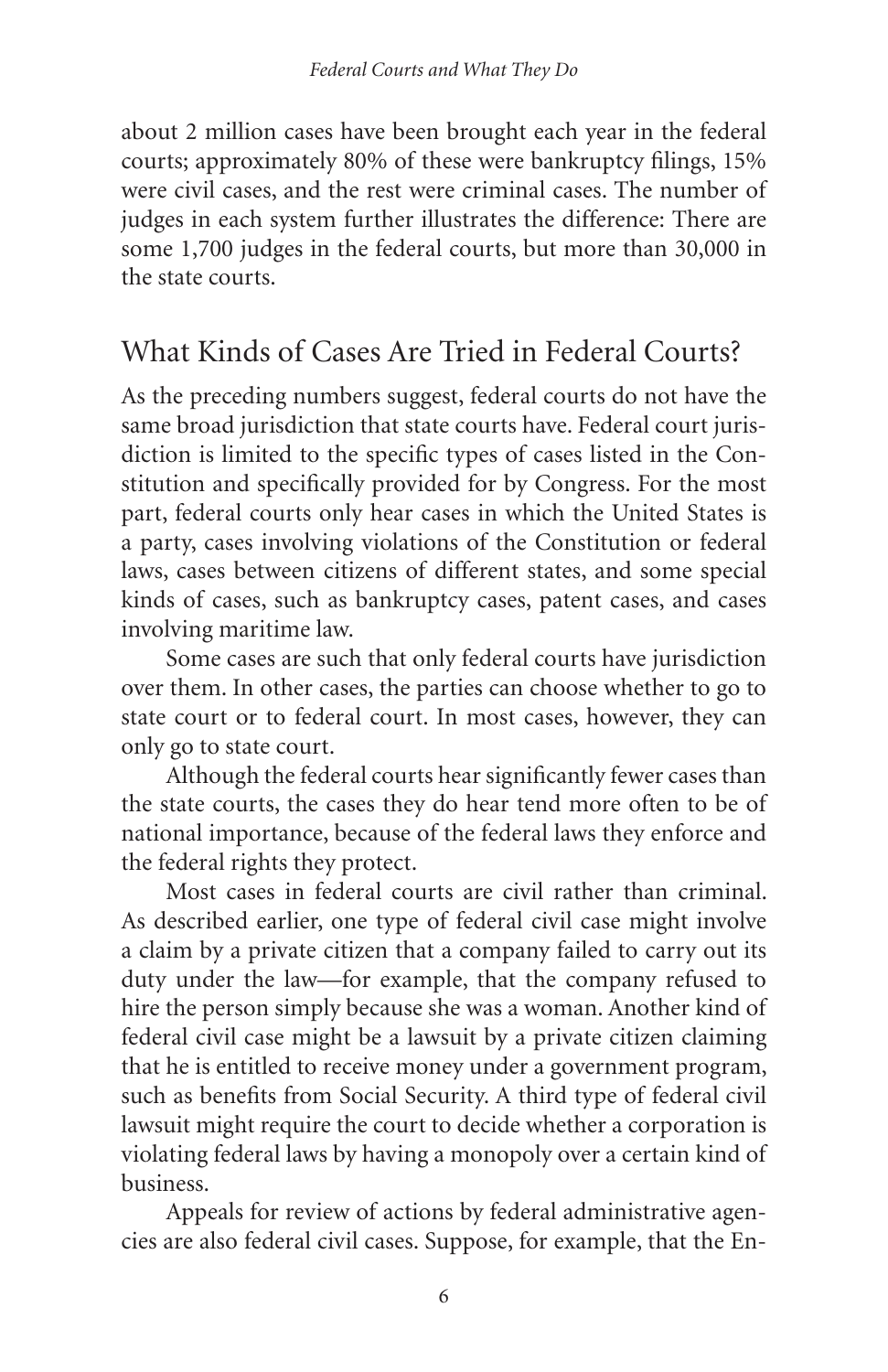vironmental Protection Agency issued a permit to a paper mill to discharge water used in its milling process into the Scenic River, over the objection of area residents. The residents could ask a federal court to review the agency's decision.

There are many more federal civil cases than criminal cases because most crimes concern problems that the Constitution leaves to the states. We all know, for example, that robbery is a crime. But what law says it is a crime? By and large, state laws, not federal laws, make robbery a crime. There are only a few federal laws about robbery, such as the law that makes it a federal crime to rob a bank whose deposits are insured by a federal agency. Examples of other federal crimes are sale or possession of illegal drugs and use of the U.S. mails to swindle consumers.

Federal courts also hear **bankruptcy** matters. Bankruptcy laws enable people or businesses who can no longer pay their creditors as their debts come due to organize their affairs, liquidate their debts or create a plan to pay them off, and get a fresh start. There is a whole code of laws that sets out how the parties involved in a bankruptcy case should proceed: the bankruptcy code. **Bankruptcy judges** decide matters that arise under the code.

#### How Does a Case Come into a Federal Court?

Courts can't reach out to decide controversies on their own initiative. They must wait for someone to bring the controversy to them. Moreover, courts only decide legal controversies. They are not intended to decide every disagreement that individuals have with one another, or to give advice.

*Civil cases.* A federal civil case begins when someone—or more likely, someone's lawyer—files a paper or electronic document with the clerk of the court that states a claim against another person believed to have committed a wrongful act. In legal terminology, the **plaintiff** files a **complaint** against the **defendant**. The defendant may then file an **answer** to the complaint. These written statements of the parties' positions are called **pleadings**.

*Criminal cases.* Beginning a federal criminal case is more complicated. A criminal case usually begins when a lawyer for the executive branch of the U.S. government—the **U.S. attorney** or an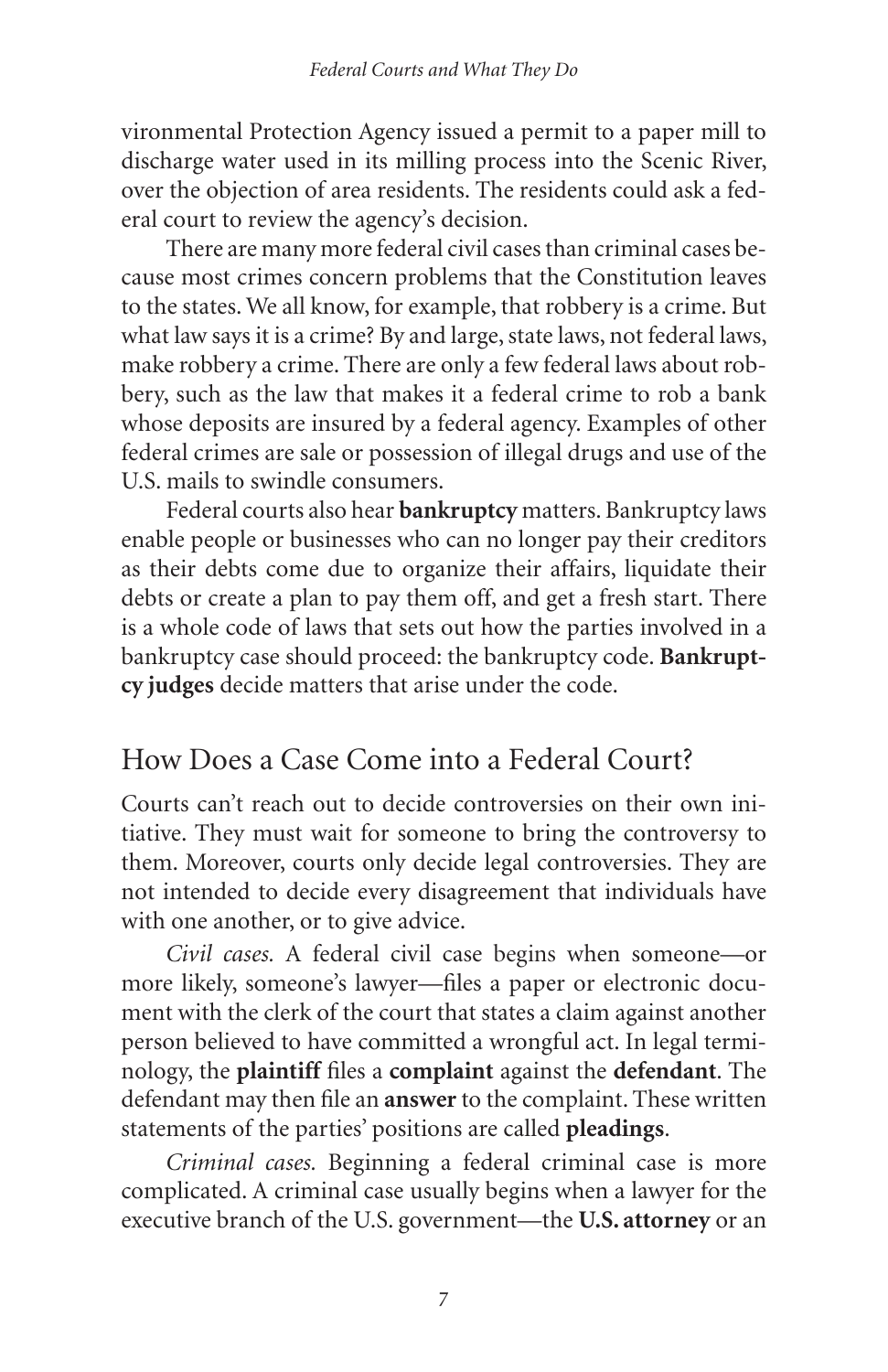assistant U.S. attorney—tells a federal **grand jury** about the evidence that, according to the government, indicates a person committed a crime. That person may or may not already have been arrested when the grand jury meets. The U.S. attorney will try to convince the grand jury that there is enough evidence to show that the person probably committed the crime and should be formally accused of it. If the grand jury agrees, it issues a formal accusation, called an indictment.

A grand jury is different from a **trial jury**, also called a **petit jury**. A grand jury determines whether the person should be released or held for further proceedings; a petit jury listens to the evidence presented at the trial and determines whether the defendant is guilty of the charge. "Petit" is the French word for "small"; petit juries usually consist of twelve jurors in criminal cases and from six to twelve jurors in civil cases. "Grand" is the French word for "large"; grand juries have from sixteen to twenty-three jurors.

After the grand jury issues the indictment, the accused person (the defendant) is arrested, if not already under arrest. The next step is an **arraignment**, where the defendant is brought before a judge and asked to plead "guilty" or "not guilty" of the crime. If the **plea** is "guilty," a time is set for the defendant to return to court to be sentenced. If the defendant pleads "not guilty," a time is set for the trial.

Grand jury indictments are most often used for **felonies**, which are the more serious crimes, such as bank robberies. Grand jury indictments are not usually necessary to prosecute less serious crimes, called **misdemeanors**, and are not necessary for all felonies. Instead, the U.S. attorney issues an information, which takes the place of an indictment. Typical misdemeanors are disturbing the peace (a state misdemeanor) and speeding on a highway in a national park (a federal misdemeanor).

#### Is There a Trial for Every Case?

Although there is an absolute right to trial in both civil and criminal cases, trials are often emotionally and financially costly, and a person may not want to exercise the right to trial. So usually the parties agree to **settle** the case without going to trial. Some civil cases are decided by the judge, who may decide based on the facts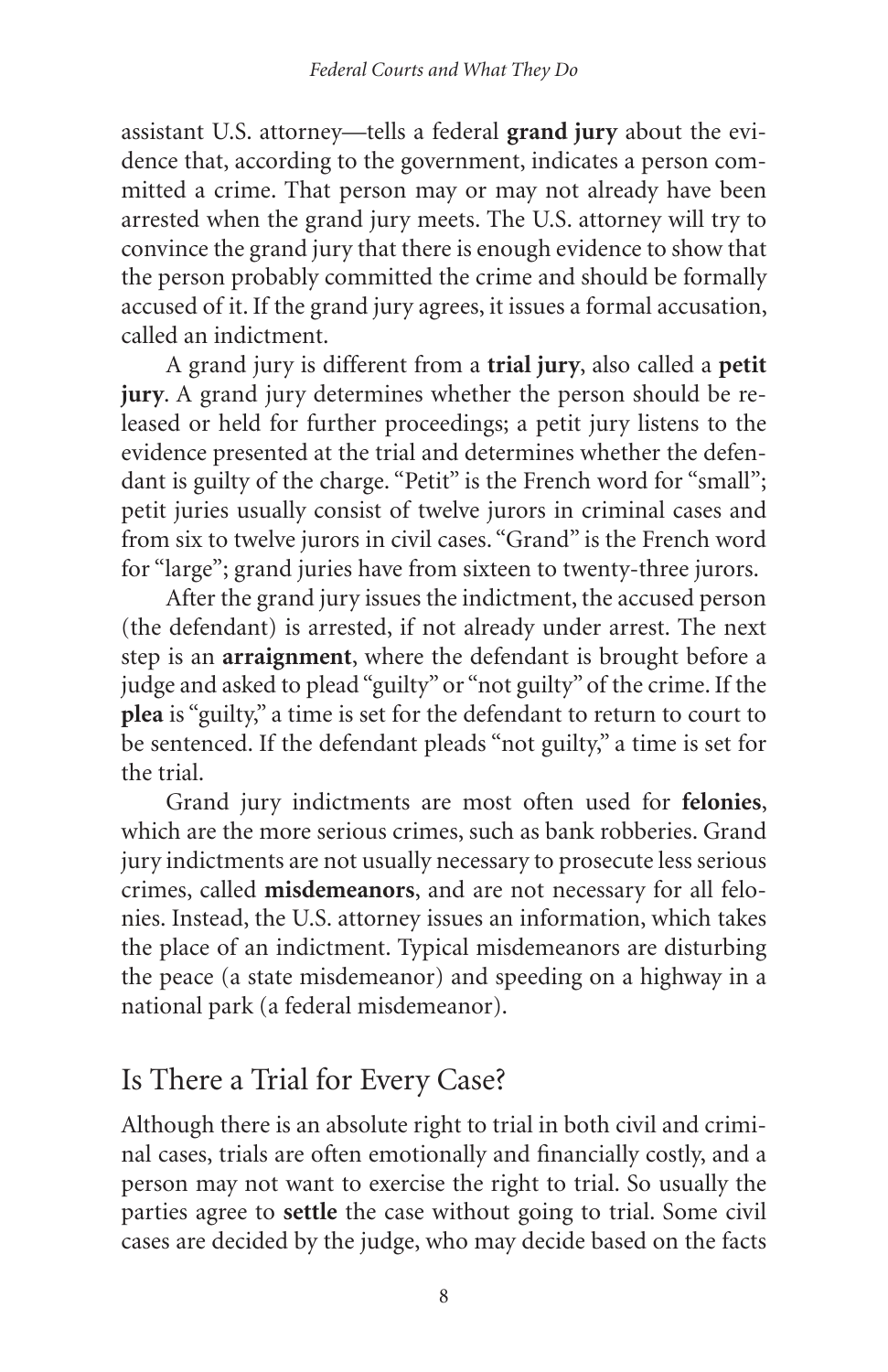# The Court Systems of the United States

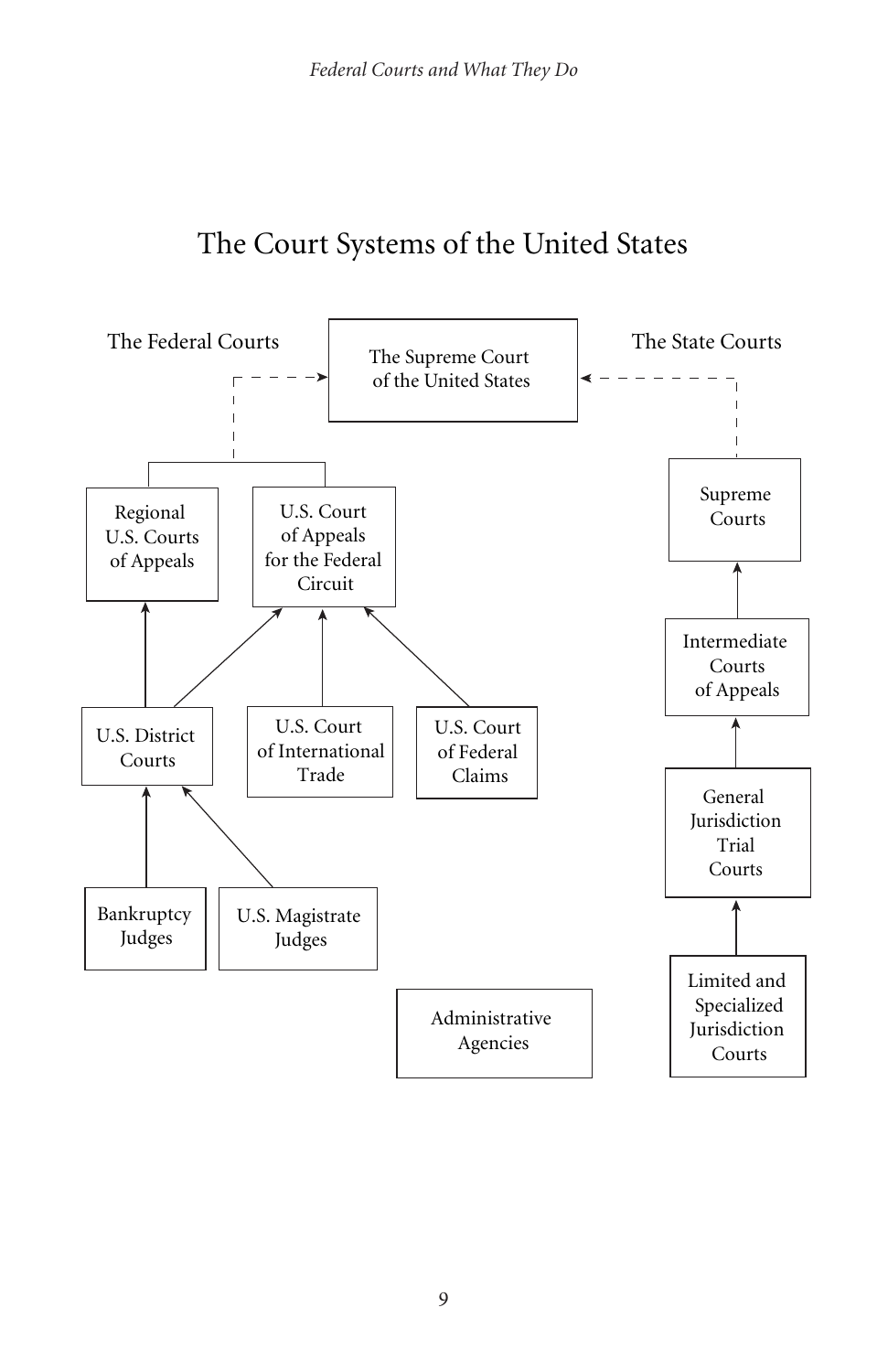presented that there is no need to have a trial. Thus, more than nine out of ten civil cases never come to trial, and about eight out of ten defendants in criminal cases plead guilty rather than stand trial. If you watch a trial in progress, remember that what you're seeing is only one part—though a very important part—of the total legal process.

# May I Watch a Trial in Progress?

The federal courts are open to the public and have always encouraged citizens to observe trials and other public proceedings. Be sure to remember when you're in the courtroom that the trial is very important to the parties involved, who may lose their freedom or gain or lose a great deal of money as a result of the court's decision. Behave in a manner befitting the formality of the courtroom. Don't talk or laugh during the proceedings, and stand when the judge enters or leaves the courtroom. Exit quietly if the court is still in session when you leave, and comply with the federal court rules that forbid spectators to take photographs or use tape recorders while the court is in session.

#### What Is the Purpose of the Trial?

*Role of judge and jury.* If the parties in a civil case can't agree on how to settle the case on their own, or if a defendant in a criminal case pleads not guilty, the court will decide the dispute through a trial. In a civil case, the purpose of a trial is to find out whether the defendant failed to fulfill a legal duty to the plaintiff. In a criminal case, the purpose of a trial is to determine whether the defendant committed the crime charged.

If the parties choose to have a jury trial, determining the facts is the task of the petit jury. If they decide not to have a jury and to leave the fact-finding to the judge, the trial is called a **bench trial**. In either kind of trial, the judge makes sure the correct legal standards are followed. If there is a jury, the judge tells the jury what the law governing the case is. For example, in a robbery case in which an unloaded gun was used, the judge would tell the jury that using an unloaded gun to rob a store is legally the same as us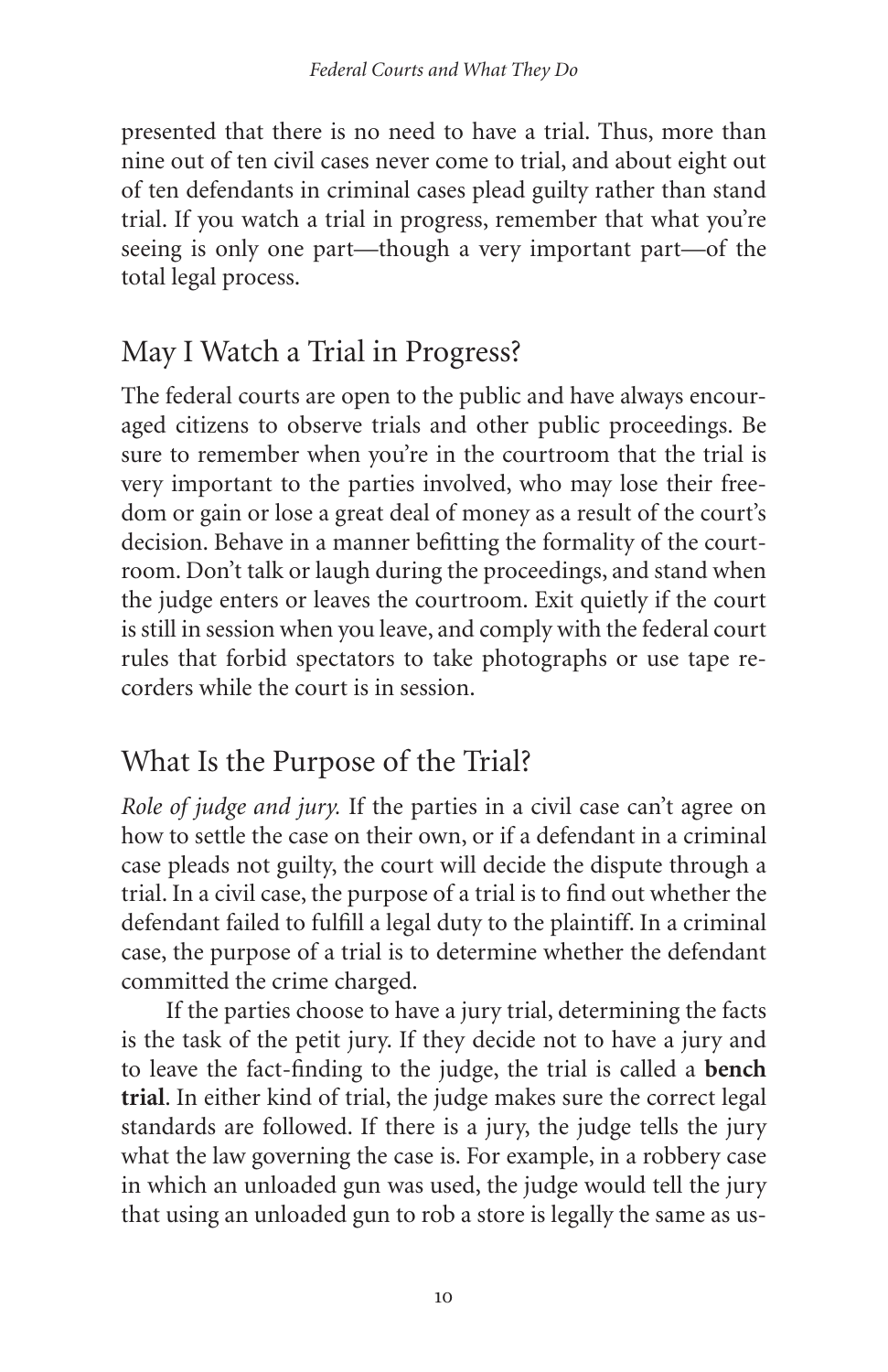ing a gun that is loaded. But the jury would have to decide whether the defendant on trial was actually the person who committed the robbery and used the gun.

*Adversary process.* Courts use the **adversary process** to help them reach a decision. Through this process, each side in a dispute presents its most persuasive arguments to the fact finder (judge or jury) and emphasizes the facts that support its case. Each side also draws attention to any flaws in its opponent's arguments. The fact finder then decides the case. American judicial tradition holds that the truth will be reached most effectively through this adversary process.

The **evidence** the jury (or judge, in a bench trial) relies on to decide the case consists of two types: (1) physical evidence, such as documents, photographs, and objects, and (2) the **testimony** of **witnesses** who are questioned by the lawyers.

*Standards of proof.* The courts, through their decisions, and Congress, through statutes, have established standards by which facts must be proven in criminal and civil cases. In criminal cases (federal or state), the defendant may be convicted only if the jury (or judge, in a bench trial) believes that the government has proved the defendant's guilt "beyond a reasonable doubt." Remember that for the grand jury to issue an indictment, it only has to believe that the defendant probably committed the crime. But for the petit jury to find the defendant guilty, it must be certain that the defendant committed the crime; it can have no "reasonable doubt" about it. A jury verdict must be unanimous, meaning that all jurors must vote either "guilty" or "not guilty." If the jurors cannot agree, the judge declares a **mistrial**, and the prosecutor must then decide whether to ask the court to dismiss the case or have it presented to another jury.

In civil cases, in order to decide for the plaintiff, the jury must determine by a "preponderance of the evidence" that the defendant failed to perform a legal duty and violated the plaintiff's rights. A preponderance of the evidence means that more of the evidence favors the plaintiff's position than favors the defendant's.

Much of the way our court system works can be traced back to developments in England in the seventeenth century, at the time when America was a group of English colonies. During that centu-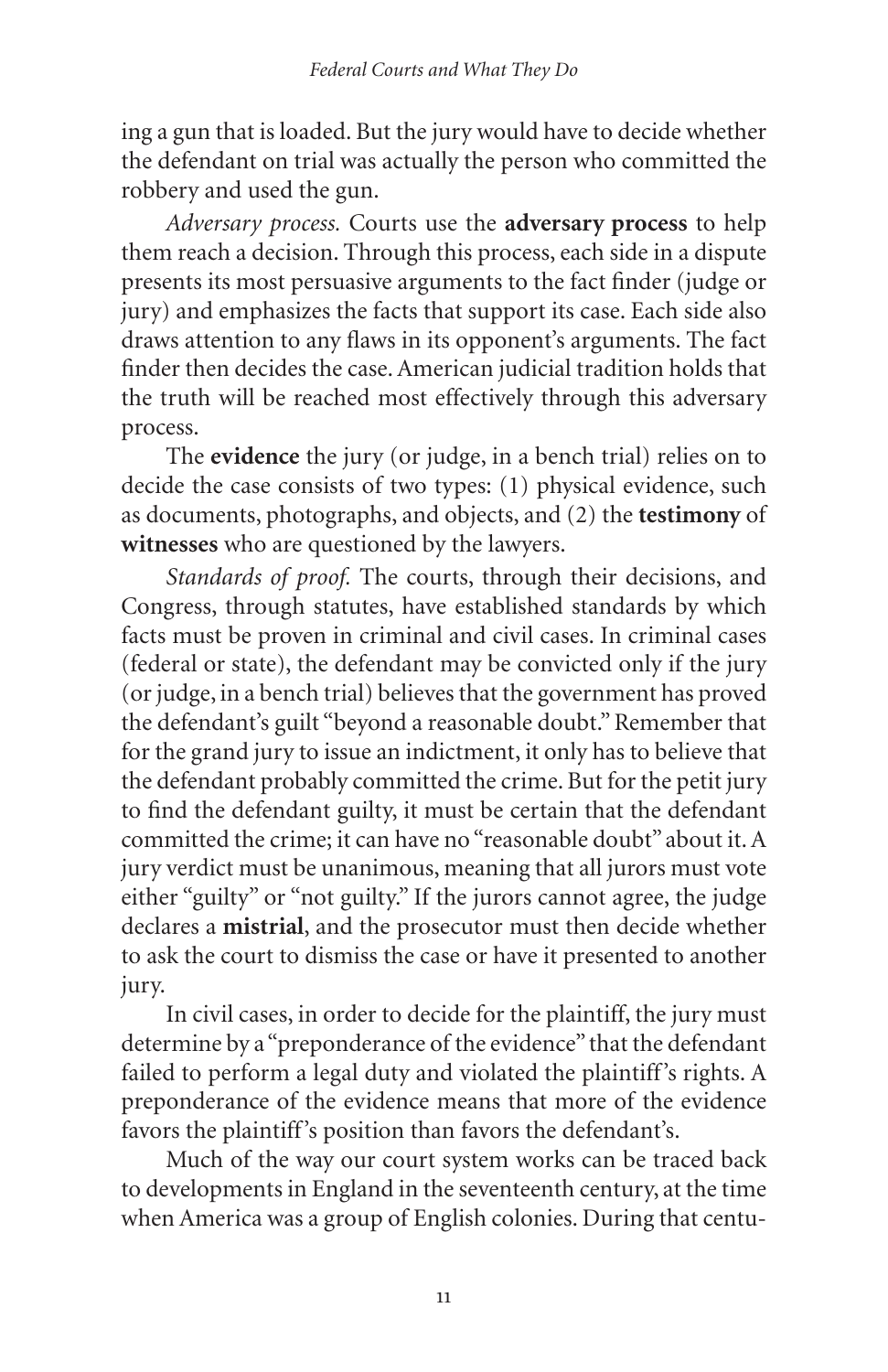ry, England abolished the hated Court of the Star Chamber, a court that was tied closely to the prosecutor and that brought enemies of the king to trial for treason and other serious crimes, invariably finding them guilty. A century of criminal justice reforms in England resulted in a number of protections for individuals accused of crimes and adoption of the idea that courts should make their judgments free of pressure from prosecutors. American courts inherited these traditions from England and incorporated them into our judicial system.

#### Who Are the People in the Courtroom?

*The judge.* The **judge** presides over the trial from a desk, called a bench, on an elevated platform. The judge has five basic tasks. The first is simply to preside over the proceedings and see that order is maintained. The second is to determine whether any of the evidence that the parties want to use is illegal or improper. Third, before the jury begins its deliberations about the facts in the case, the judge gives the jury **instructions** about the law that applies to the case and the standards it must use in deciding the case. Fourth, in bench trials, the judge must also determine the facts and decide the case. The fifth is to sentence convicted criminal defendants.

Federal appellate and district judges are appointed to office by the President of the United States, with the approval of the U.S. Senate. Federal judges come from a variety of professional backgrounds. Some were private attorneys before they were appointed. Some were judges in state courts, federal magistrate or bankruptcy judges, or U.S. attorneys. A few were law professors. Once they become judges, they are strictly prohibited from working as lawyers. They must be careful not to do anything that might cause people to think they would favor one side in a case over another. For this reason, they can't give speeches urging voters to pick one candidate over another for public office, or ask people to contribute money to civic organizations.

Under Article III of the Constitution, federal judges serve "during good behavior." Therefore, they may be removed from their jobs only if Congress determines, through a lengthy process called **impeachment** and conviction, that they are guilty of "treason, bribery, or other high crimes and misdemeanors." Congress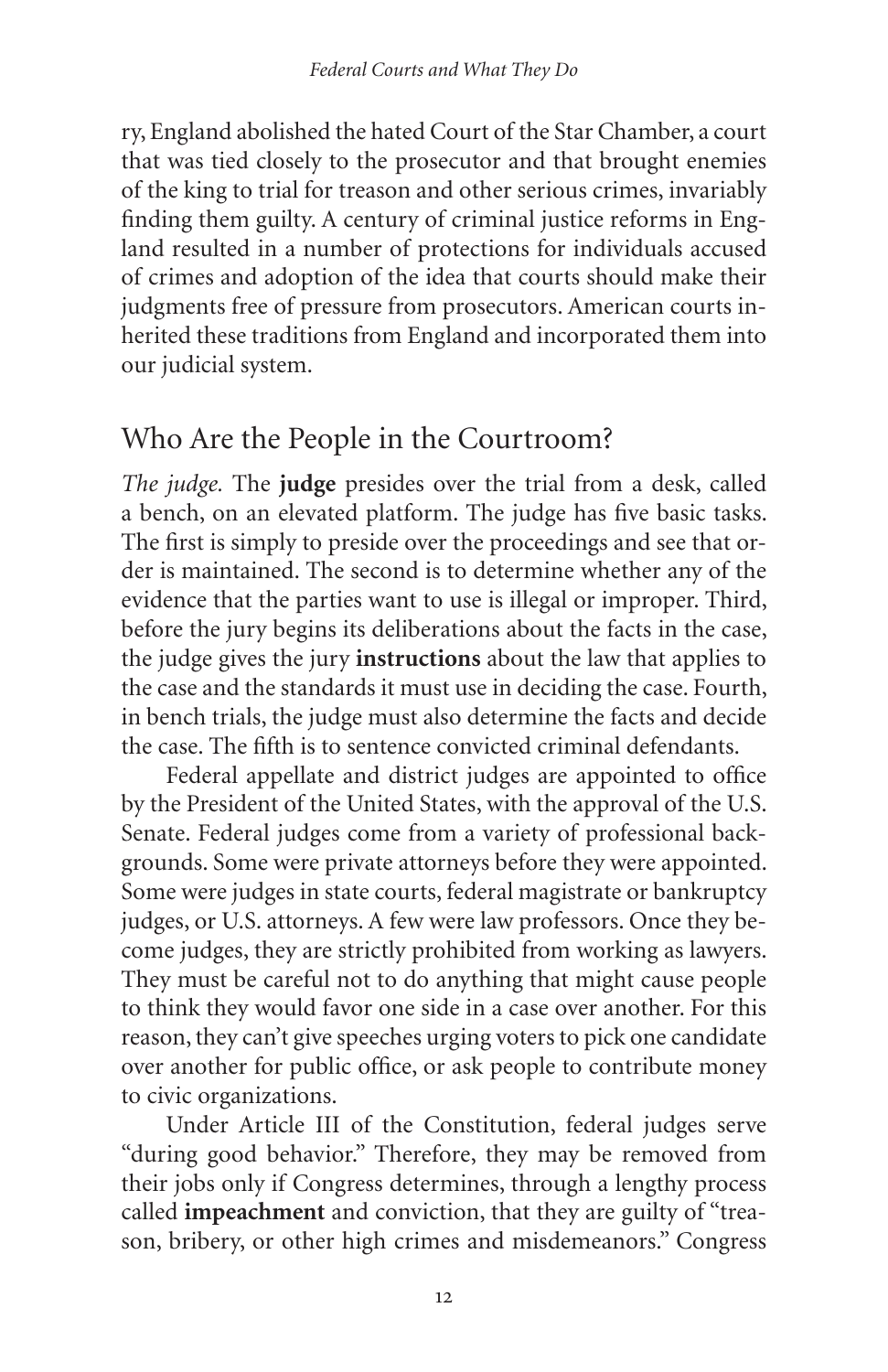has found it necessary to use this process only a few times in the history of our country. From a practical standpoint, almost all federal judges hold office for as long as they wish. Article III also prohibits lowering the salaries of federal judges "during their continuance in office."

The Constitution includes both of these protections—life tenure and unreduced salary—so that federal judges will not fear losing their jobs or having their pay cut if they make an unpopular decision. Sometimes the courts decide that a law that has been passed by Congress and signed by the President, or a law that has been passed by a state, violates the Constitution and should not be enforced. For example, the Supreme Court's decision in *Brown v. Board of Education* in 1954 declared racial segregation in public schools to be unconstitutional. This decision was not popular with large segments of society when it was handed down. Some members of Congress even wanted to replace the judges who made the decision. The Constitution wouldn't let them do so, and today, almost everyone realizes that the decision was right.

The constitutional protection of federal judges that gives them the freedom and independence to make decisions that are politically and socially unpopular is one of the basic elements of our democracy. According to the Declaration of Independence, one reason the American colonies wanted to separate from England was that King George III "made judges dependent on his will alone, for the tenure of their offices, and the amount and payment of their salaries."

Bankruptcy judges and **magistrate judges** are appointed by the courts they serve. They conduct some of the proceedings held in federal courts. They also assist the district judges. Bankruptcy judges handle almost all bankruptcy matters. Magistrate judges often conduct proceedings before trial to help prepare the district judges' cases for trial. They also may preside over misdemeanor trials and may preside over civil trials when both parties agree to have the case heard by a magistrate judge instead of a district judge. Magistrate judges and bankruptcy judges don't have the same protections as judges appointed under Article III of the Constitution.

*The jury.* The group of people seated in the boxed-in area on one side of the courtroom is the petit jury or trial jury. You won't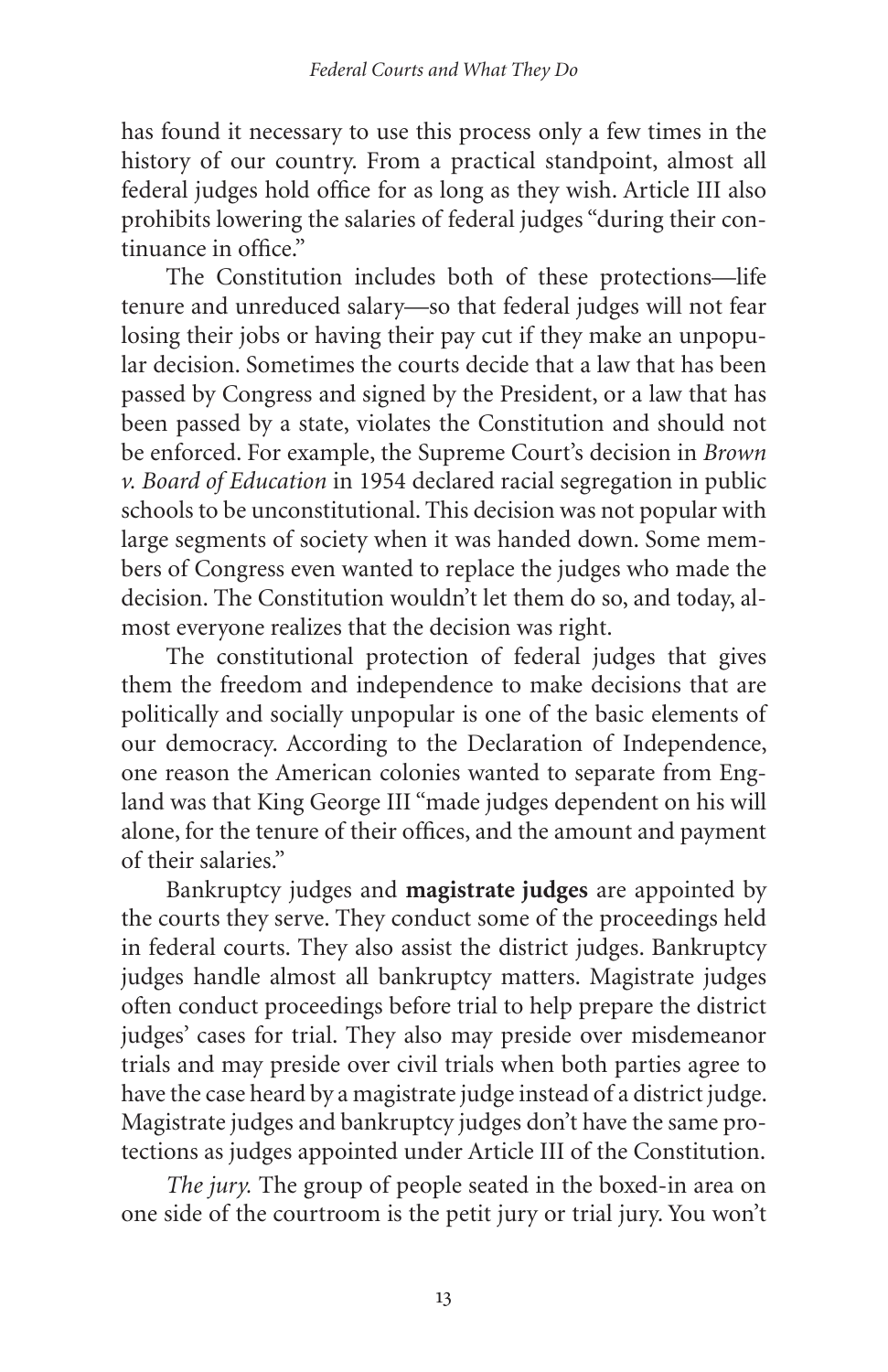be able to observe the grand jury during your visit because its proceedings are always secret.

Juries were first used hundreds of years ago in England. The jury was a factor in the events that led to the Revolutionary War. The Declaration of Independence charged that King George III deprived the colonists "in many cases, of the benefits of trial by jury." Thus, our Constitution now guarantees the right to a jury trial to most defendants in criminal cases and to the parties in most civil cases.

In federal criminal cases, there are usually twelve jurors and between one and six alternate jurors. Alternate jurors replace regular jurors who become ill, disqualified, or unable to perform their duties. In federal civil cases there can be from six to twelve jurors. Unlike in criminal cases, there are no alternate jurors. All of the jurors are required to join in the verdict unless the court excuses a juror from service during the trial or deliberations.

*The lawyers.* The lawyers for each party will either be sitting at the **counsel** tables facing the bench or be speaking to the judge, a witness, or the jury. Each lawyer's task is to bring out the facts that put his or her client's case in the most favorable light, but to do so using approved legal procedures. In criminal cases, one of the lawyers works for the executive branch of the government, which is the branch that prosecutes cases on behalf of society. In federal criminal cases, that lawyer is the U.S. attorney or an assistant U.S. attorney. A U.S. attorney is chosen by the President, with the approval of the Senate, for each of the ninety-four judicial districts. The U.S. attorney also represents the United States in civil cases in which the U.S. government is a party.

Under the Constitution, as the Supreme Court has interpreted it, persons accused of serious crimes who can't afford to hire a lawyer may have lawyers appointed to represent them. In the federal courts, these lawyers are usually from the Federal Defenders Office, a federal agency, or from private defense organizations, or from panels of private lawyers deemed qualified to represent such persons. Although the judge may appoint these lawyers, and they are usually paid with public funds, they don't work for the judge they work for their client, the defendant.

On relatively rare occasions, defendants in criminal cases or parties in civil cases attempt to present their cases themselves,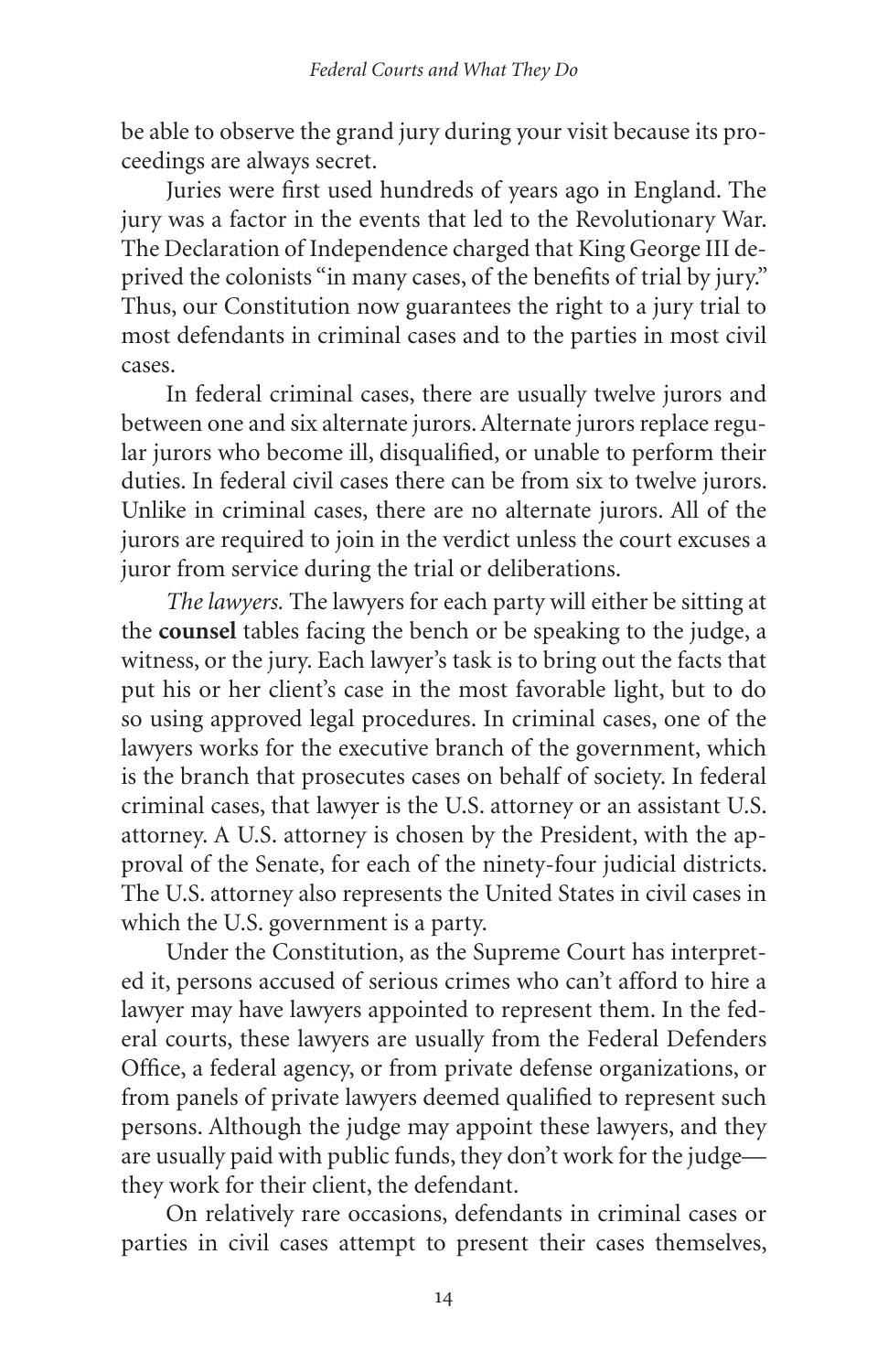without using a lawyer. Parties who act on their own behalf are said to act **pro se**, a Latin phrase meaning "on one's own behalf."

*The parties.* The parties may or may not be present at the counsel tables with their lawyers. Defendants in criminal cases have a constitutional right to be present. Specifically, the Sixth Amendment to the Constitution provides that "the accused shall enjoy the right . . . to be confronted with the witnesses against him." Parties in civil cases may be present if they wish, but are often absent.

*The witnesses.* Witnesses give testimony about the facts in the case that are in dispute. During their testimony, they sit on the witness stand, facing the courtroom. Because the witnesses are asked to testify by one party or the other, they are often referred to as plaintiff's witnesses, government witnesses, or defense witnesses.

*The courtroom deputy or clerk.* The **courtroom deputy** or **courtroom clerk**, who is usually seated near the judge, administers the oaths to the witnesses, marks the exhibits, and generally helps the judge keep the trial running smoothly. Sometimes the deputy or clerk is away from the courtroom performing other tasks during parts of the trial. The courtroom deputy is employed by the office of the **clerk of court**. The clerk of court is appointed by all of the judges on the court and works closely with the **chief district judge**, who is responsible for the court's overall administration.

*The court reporter.* The **court reporter** sits near the witness stand and usually types the official record of the trial (everything that is said or introduced into evidence) on a stenographic machine. (In some courts, the official record is taken on an electronic recorder.) Federal law requires that a word-for-word record be made of every trial. The court reporter also produces a written **transcript** of the proceedings if either party **appeals** the case or requests a transcript to review.

# What Happens During a Trial?

*Pretrial activity in civil cases.* In most cases, the lawyers and judge agree before trial, often at **pretrial conferences**, what issues are in dispute and must be decided by the jury and what issues are not in dispute. Both sides reveal whom they intend to call as witnesses and, generally, what evidence they will introduce at trial. However,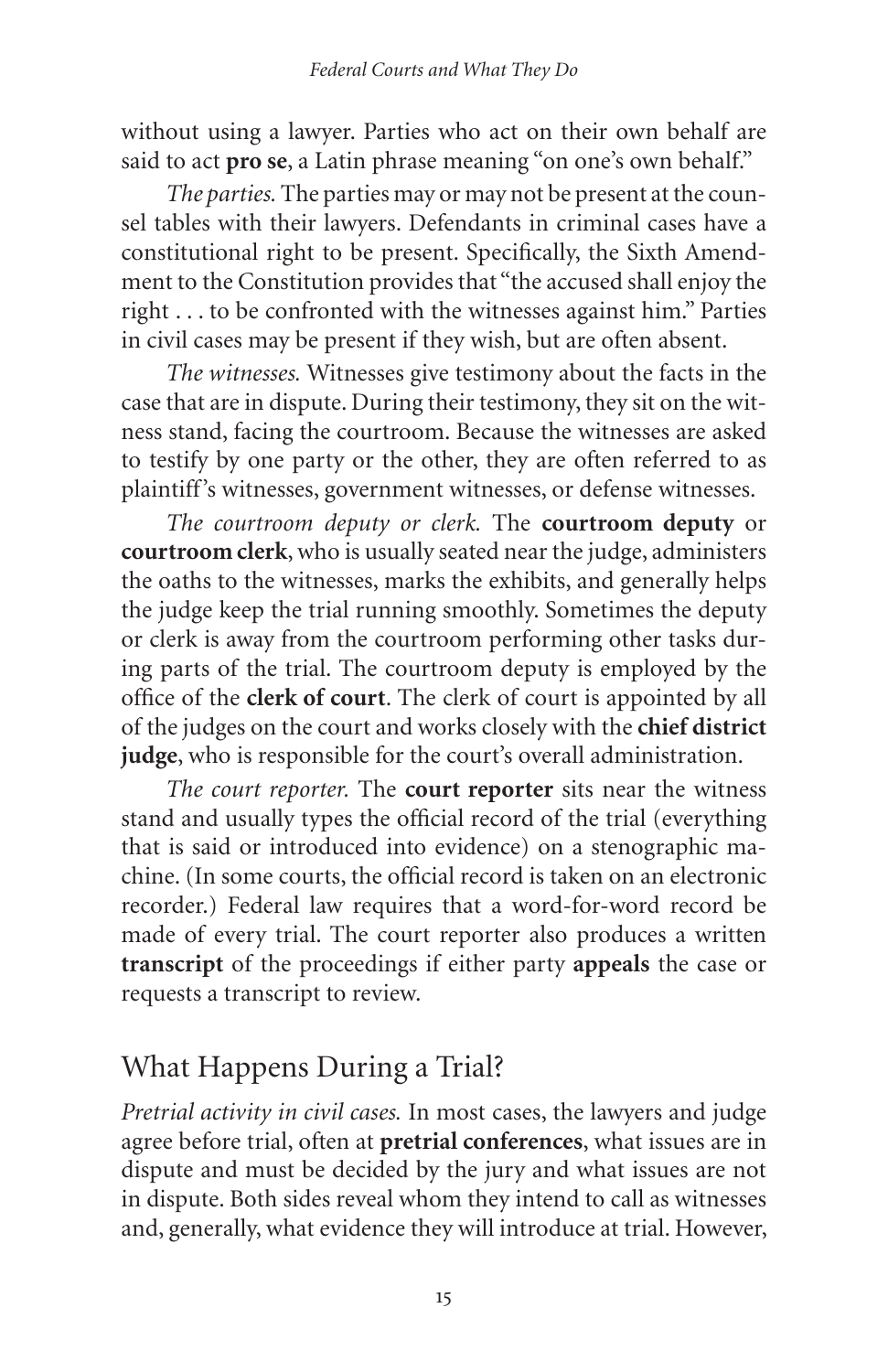just because they agree on these matters before the trial doesn't mean that they agree on how the case should be decided. Rather, the judge holds a conference to avoid wasting time during the trial on issues that can be decided before.

During the pretrial **discovery** process, the lawyers try to learn as much as possible about their opponent's case, as well as build their own case, by asking to inspect documents and talking to people who know something about what happened. If the lawyers have done a thorough job of preparing the case, they shouldn't be surprised by any of the answers the opposing attorney's witnesses give to their questions during trial. One of the basic rules trial lawyers follow is "Don't ask a question if you don't know what the answer will be." The lawyers and witnesses for each side also prepare for the trial by rehearsing their questions and answers.

Frequently, all of this pretrial activity in a civil case results in a decision by both parties to **settle** the case without going through a trial. Settling does not necessarily mean that the parties have reconciled their dispute; they have merely agreed to a compromise out of court. Often it means that the plaintiff has agreed to accept an amount for damages that is less than the amount he or she originally claimed.

*Pretrial activity in criminal cases.* A good defense lawyer will also conduct a thorough investigation before trial in a criminal case, interviewing witnesses, visiting the scene of the crime, and examining any physical evidence. An important part of this investigation is determining whether the government can use certain items of evidence. For example, the government cannot use evidence that the defendant committed a previous crime to prove that the defendant committed a crime in another case. But there are some circumstances in which evidence of a previous crime may be used. Or, the defendant may argue that the government cannot use the defendant's confession because it was obtained in violation of the defendant's rights. Resolution of these evidentiary issues before the trial can result either in the government's dropping the charges or in the defendant deciding to plead guilty.

*Jury selection.* If the parties have chosen a jury trial, it begins with the selection of jurors. Citizens are selected for jury service through a process that is set out in laws passed by Congress and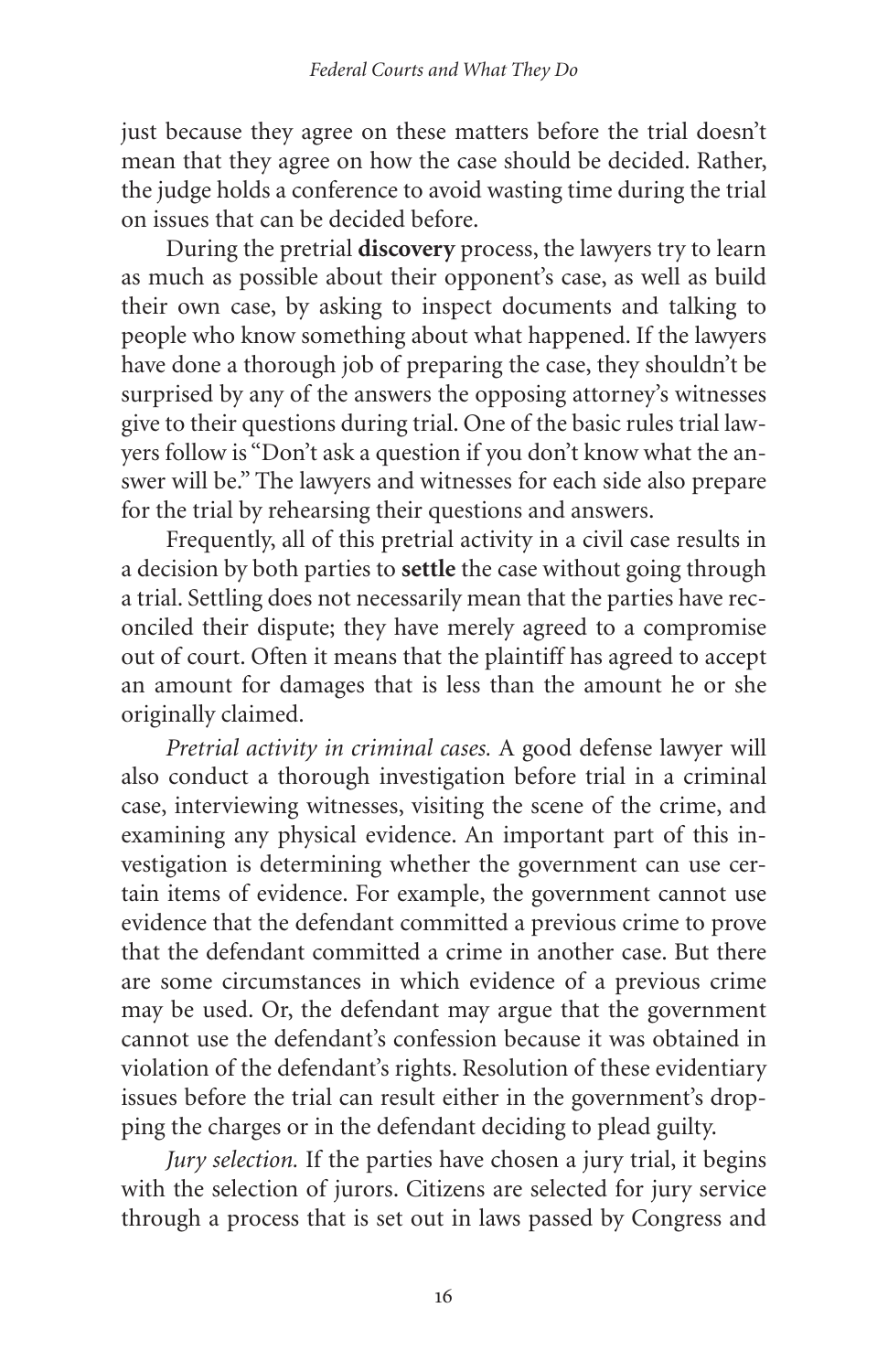in rules adopted by the federal courts. First, citizens are called to court to be available to serve on juries. These citizens are selected at random from lists of all registered or actual voters in the district or from voter lists supplemented by some other sources of names, such as licensed drivers. The judge and the lawyers in each case then choose the persons who will actually serve on the jury.

To choose the jurors, the judge and sometimes the lawyers ask prospective jurors questions to determine if they will be able to decide the case fairly. This process is called **voir dire**. The lawyers may ask the judge to excuse any jurors they think may not be able to be impartial, such as those who know either party in the case or who have had an experience that might make them favor one side over the other. The lawyers may reject a certain number of jurors without giving any justification. Lawyers may not, however, reject jurors on the basis of race or gender.

*Opening statements.* Once the jury has been selected, the lawyers for both sides give their opening statements. The purpose of the opening statements is to allow each side to present its version of the evidence to be offered.

*Direct and cross-examination.* Introduction of evidence begins after the opening statements. First, the government's attorney, or the plaintiff's lawyer, questions his or her witnesses. When lawyers question the witnesses whom they have called to testify, it is called **direct examination**. After the direct examination of a government or plaintiff's witness, the defendant's lawyer may question the witness; this is called **cross-examination**. If, after the cross-examination, the plaintiff's lawyer wants to ask additional questions, he or she may do so on a redirect examination, after which the defendant's lawyer has an opportunity for a re–cross-examination. After all of the plaintiff's witnesses have been examined, the defense calls its witnesses, and the same procedures are repeated.

The lawyers often introduce documents, such as bank records, or objects, such as firearms, as additional evidence. These items are called exhibits.

*Inadmissible evidence.* The courts have established rules that must be observed in court proceedings to determine facts. For example, the Supreme Court has ruled that a defendant's out-ofcourt confession to a crime may not be used in a trial as evidence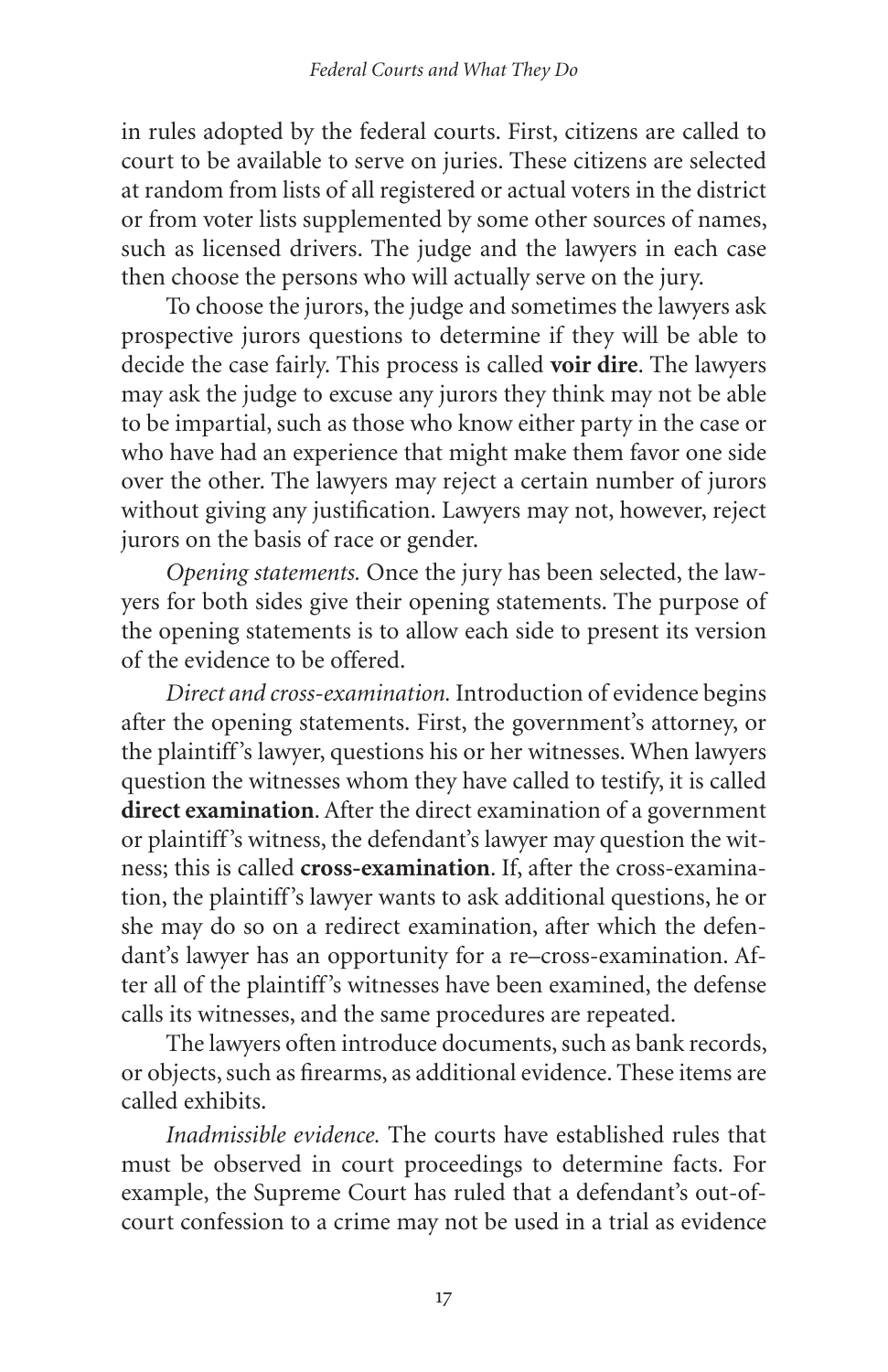of the defendant's guilt if the confession resulted from coercion. The courts adopted this rule because forced confessions obviously aren't trustworthy.

The federal courts have also adopted a rule to prevent repeated injuries to others following a plaintiff's injury. To encourage the defendant to repair the faulty condition that may have caused the injury, the rule forbids the introduction of any evidence of such repair, which could be seen as an admission of guilt. Thus, a lawyer for a plaintiff who slipped on a wet sidewalk cannot introduce evidence that the defendant put up a "slippery when wet" sign after the plaintiff's accident. Without this rule, the act of putting up the sign could be interpreted as an admission that the sign should have been there at the time of the plaintiff's accident and that the defendant had a duty to warn the plaintiff of the hazardous condition. Such an admission would damage the defendant's case.

Another rule concerning the introduction of evidence prohibits the use of secondhand testimony, called **hearsay**. Under this rule, witnesses may not testify to something that they heard about from someone else. If John Smith, for example, testified, "Bill Jones told me he saw Frank Williams rob the Green Valley Bank," the testimony would be inadmissible as evidence. The courts have decided that hearsay is usually not very reliable and, therefore, cannot be used as evidence in a trial.

Sometimes a lawyer will break one of these rules, either inadvertently or on purpose, and will try to present evidence to the jury that it shouldn't be permitted to hear. If an opposing lawyer believes that testimony asked for or already given is improper, the lawyer may object to it and may ask the judge to instruct the witness not to answer the question or to tell the jury to disregard an answer that has already been given. The judge can either sustain the objection and do as the objecting lawyer requests, or overrule it and permit the testimony. When an objection is made, the judge alone decides whether the testimony is admissible.

Occasionally, the judge and the lawyers for both sides confer at the bench—sometimes called at **sidebar**—out of the jury's earshot but with the court reporter present to record what they say. At other times, they might confer in the judge's **chambers**. Often, they are discussing whether a certain piece of evidence is admissible. The court doesn't want the jurors to hear such a discussion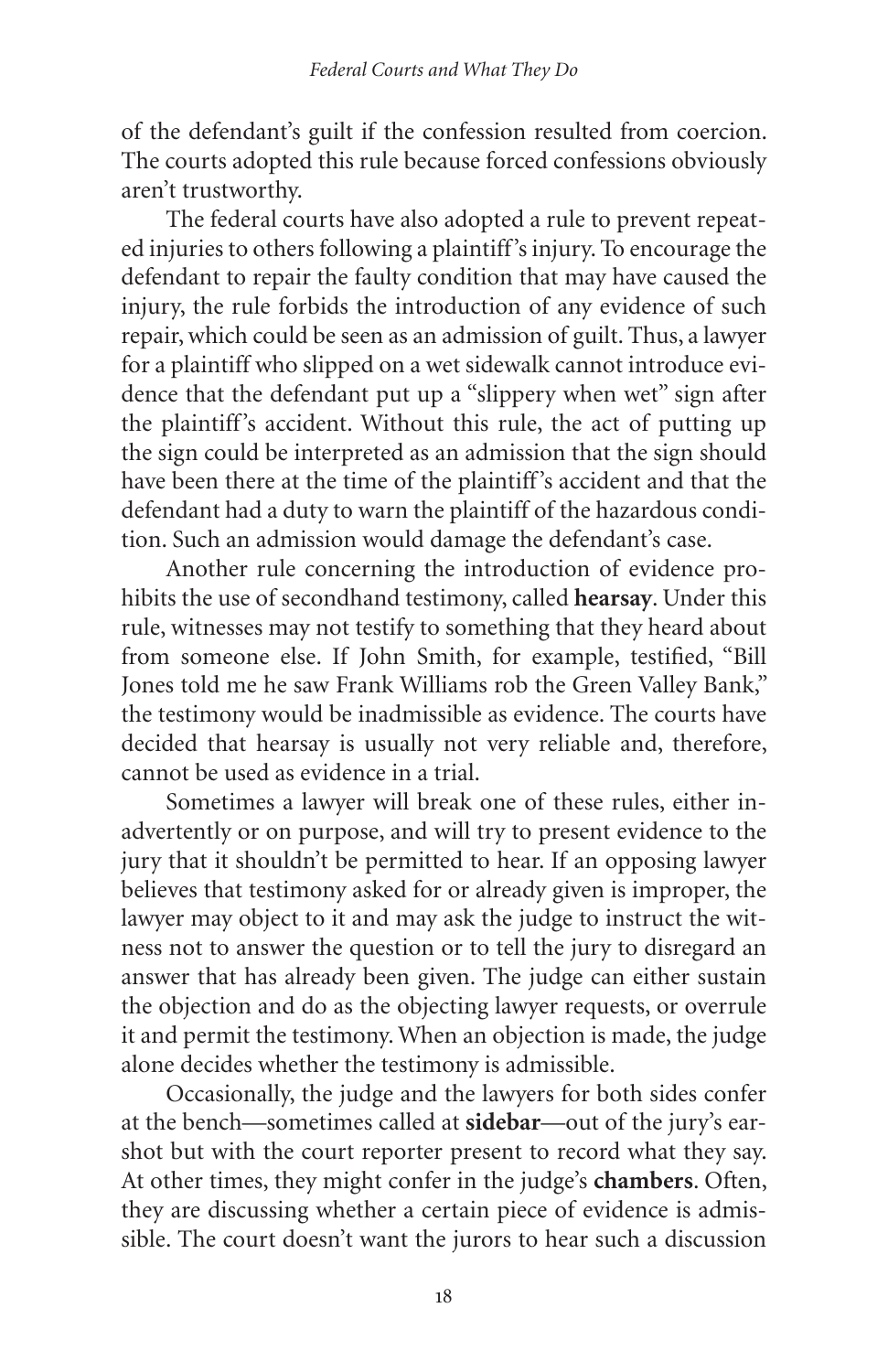because they might hear something that can't be admitted into evidence and that might prejudice them in favor of one side or the other.

*Closing arguments and instructions.* After the evidence has been presented, the lawyers make their closing arguments to the jury, concluding the presentation of their cases. Like the opening statements, the closing arguments don't present evidence but summarize the most important features of each side's case. Following the closing arguments, the judge gives instructions to the jury, explaining the relevant law, how the law applies to the case being tried, and what questions the jury must decide. The jury then retires to the jury room to discuss the evidence and to reach a **verdict**. In criminal cases, the jury's verdict must be unanimous. In civil cases, the verdict must also be unanimous, unless the parties have agreed before the trial that they will accept a verdict that is not unanimous.

By serving on a jury, citizens have a unique opportunity to participate directly in the operation of our government. Jurors serve as a direct voice of the community in the judicial branch. They also make a vital contribution to the smooth functioning of our judicial system. To encourage citizens to participate, the courts try to make jury service as comfortable and rewarding as possible.

*Posttrial matters and sentencing.* In federal criminal cases, if the jury (or judge, if there is no jury) decides that the defendant is guilty, the judge sets a date for imposing the sentence. In federal courts, the jury doesn't decide the punishment; the judge does. But the judge's determination is controlled by sentencing statutes passed by Congress and assisted by a set of guidelines, called sentencing guidelines, which take into account the nature of the particular offense and the offender's criminal history. A **presentence report**, prepared by one of the court's probation officers, assists the judge in determining the proper sentence under the applicable rules and guidelines.

In civil cases, if the jury (or judge) decides in favor of the plaintiff, the jury (or judge) usually orders the defendant to pay the plaintiff money (damages) or to take some specific action that will restore the plaintiff's rights. If the defendant wins the case, however, there is nothing more the trial court needs to do.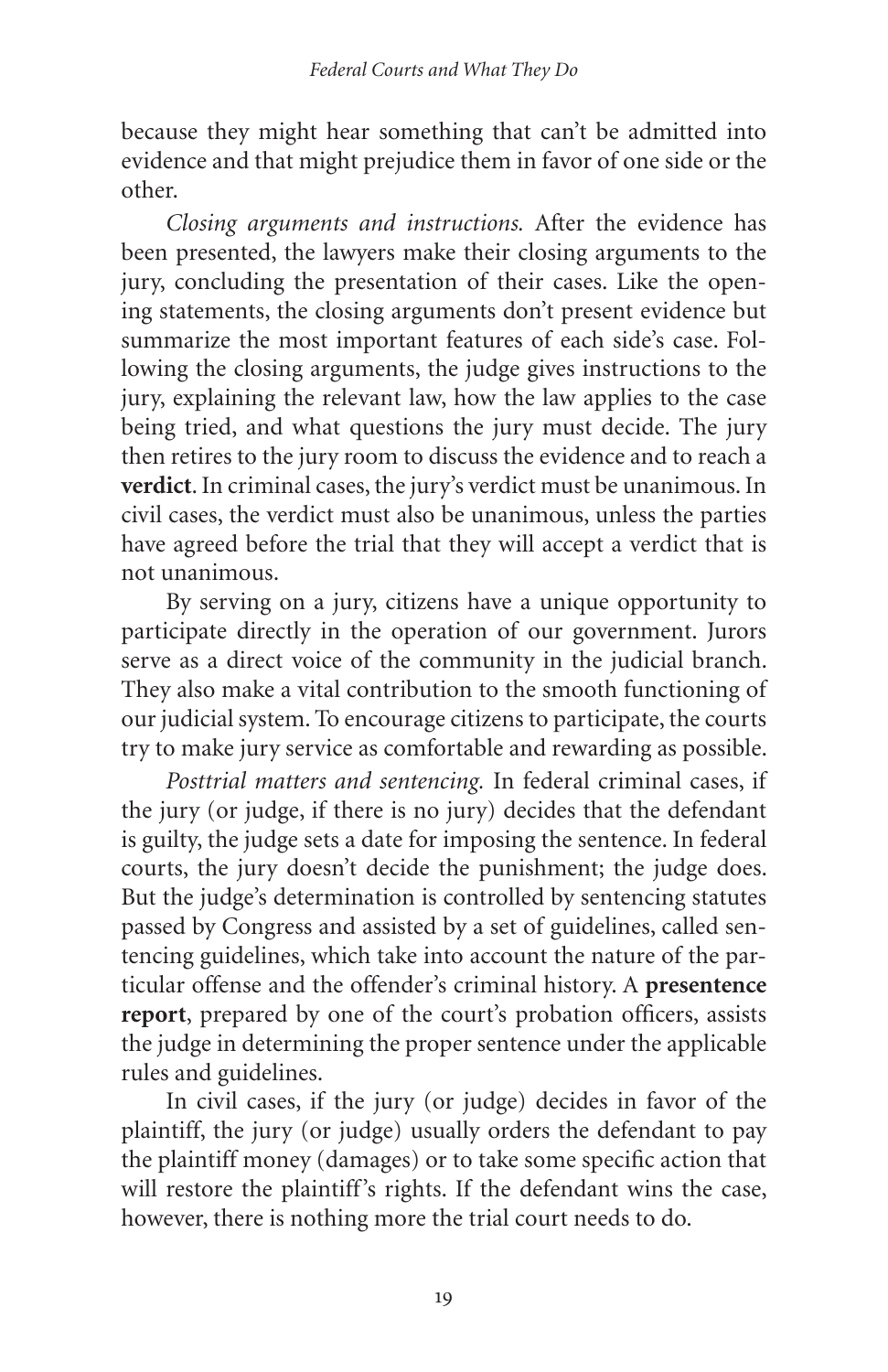# What Happens After the Trial or Guilty Plea?

A defendant who is found guilty in a federal criminal trial and the losing party in a federal civil case both have a right to appeal their case to the U.S. court of appeals. The grounds for appeal usually allege that the district judge made an error either in procedure (such as by admitting improper evidence) or in interpreting the law.

The government may not appeal if a defendant in a criminal case is found not guilty, because the double jeopardy clause in the Fifth Amendment to the Constitution provides that no person shall "be twice put in jeopardy of life or limb" for the same offense. This reflects our society's belief that, even if a second or third trial might finally find a defendant guilty, it is not proper to allow the government to harass an acquitted defendant through repeated retrials. The government may appeal in civil cases, as any other party may. Also, the losing party may not appeal if there was no trial—if the defendant decided to plead guilty or if the parties settled their civil case out of court. However, a defendant who pleads guilty may have the right to appeal his or her sentence. The government may also sometimes appeal a sentence.

An appeal in a federal criminal case usually proceeds in the following manner: Suppose a law is passed by Congress that prohibits demonstrations within 500 feet of any embassy. Following the enactment of the law, a group of six people stand on a street corner near the embassy of Malandia and ask passersby to sign a petition protesting Malandia's foreign policy. The six people are arrested and charged with committing a federal misdemeanor. At trial, they testify that they were careful to stay more than 500 feet away from the embassy. However, the U.S. attorney calls a police officer as a witness, and he testifies that the corner they were standing on is within 500 feet of the embassy.

Before the trial jury begins its deliberations, the lawyer for the defendants asks the district judge to instruct the jury that collecting signatures on a petition is not a "demonstration" and, therefore, if that was all they did, they weren't violating the law. The defendants' lawyer also argues that the law violates the defendants' First Amendment right to free speech, and therefore the case against them should be dismissed. The judge disagrees on both points.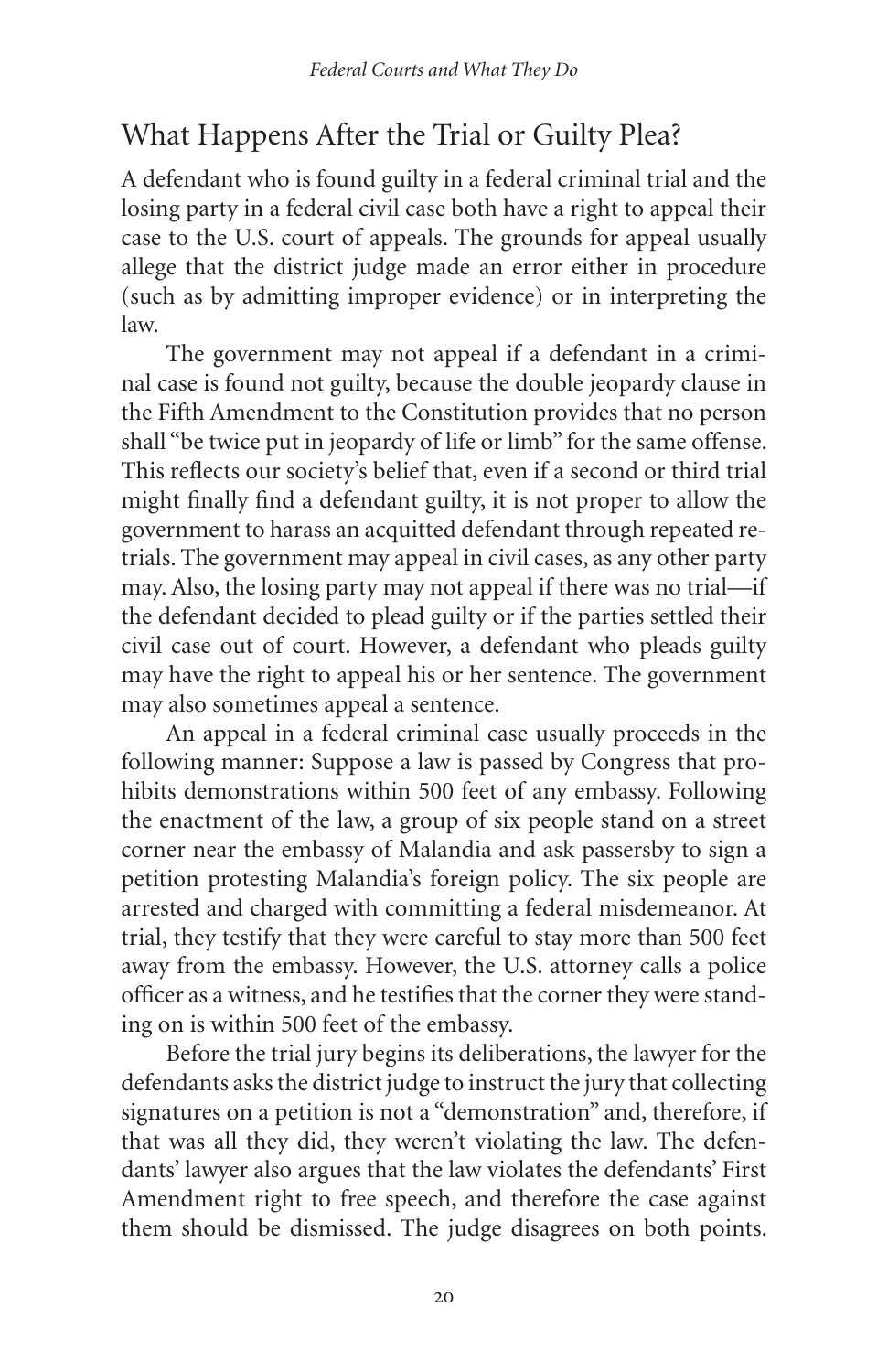She instructs the jury that collecting signatures on a petition is a demonstration and refuses to dismiss the case, saying that Congress may prohibit demonstrations that pose a threat to foreign embassies without violating the First Amendment. To reach her decision, the judge consults **precedents**—similar cases that have already been decided by other courts. She pays special attention to prior decisions of the court of appeals for her circuit.

Because the judge has determined that collecting signatures is a demonstration and that Congress has the constitutional power to prohibit a demonstration near an embassy, she instructs the jury to decide, on the basis of the evidence, whether the defendants collected signatures within 500 feet of the embassy.

Suppose that the jury finds that the defendants did collect signatures within 500 feet of the embassy, and the defendants are convicted of violating the law. The defendants may then appeal this decision to the U.S. court of appeals. A court of appeals would rarely throw out the jury's factual finding that the protesters were within 500 feet of the embassy. However, the court of appeals may decide that the district judge wrongly interpreted the law; it may decide that Congress didn't intend for the law to prohibit gathering signatures on a petition. After deciding this, the court of appeals will probably determine that it doesn't have to decide whether it was unconstitutional for Congress to prohibit demonstrations near embassies. That decision will have to wait for a case in which there is an actual demonstration.

If the court of appeals decides that the trial judge incorrectly interpreted the law, as in the example, then it will **reverse** the district court's decision. In other words, the court of appeals will say that the district judge made a mistake in interpreting the law, and thus the defendants are not guilty after all. However, most of the time—but certainly not always—courts of appeals **uphold**, rather than reverse, district court decisions.

Sometimes when a higher court reverses the decision of the district court, it will send the case back to the district court for another trial, or in legal terms, **remand** it. For example, in the famous *Miranda* case, the Supreme Court ruled that Ernesto Miranda's confession could not be used as evidence because he had not been advised of his right to remain silent or of his right to have a lawyer present during questioning. However, the government did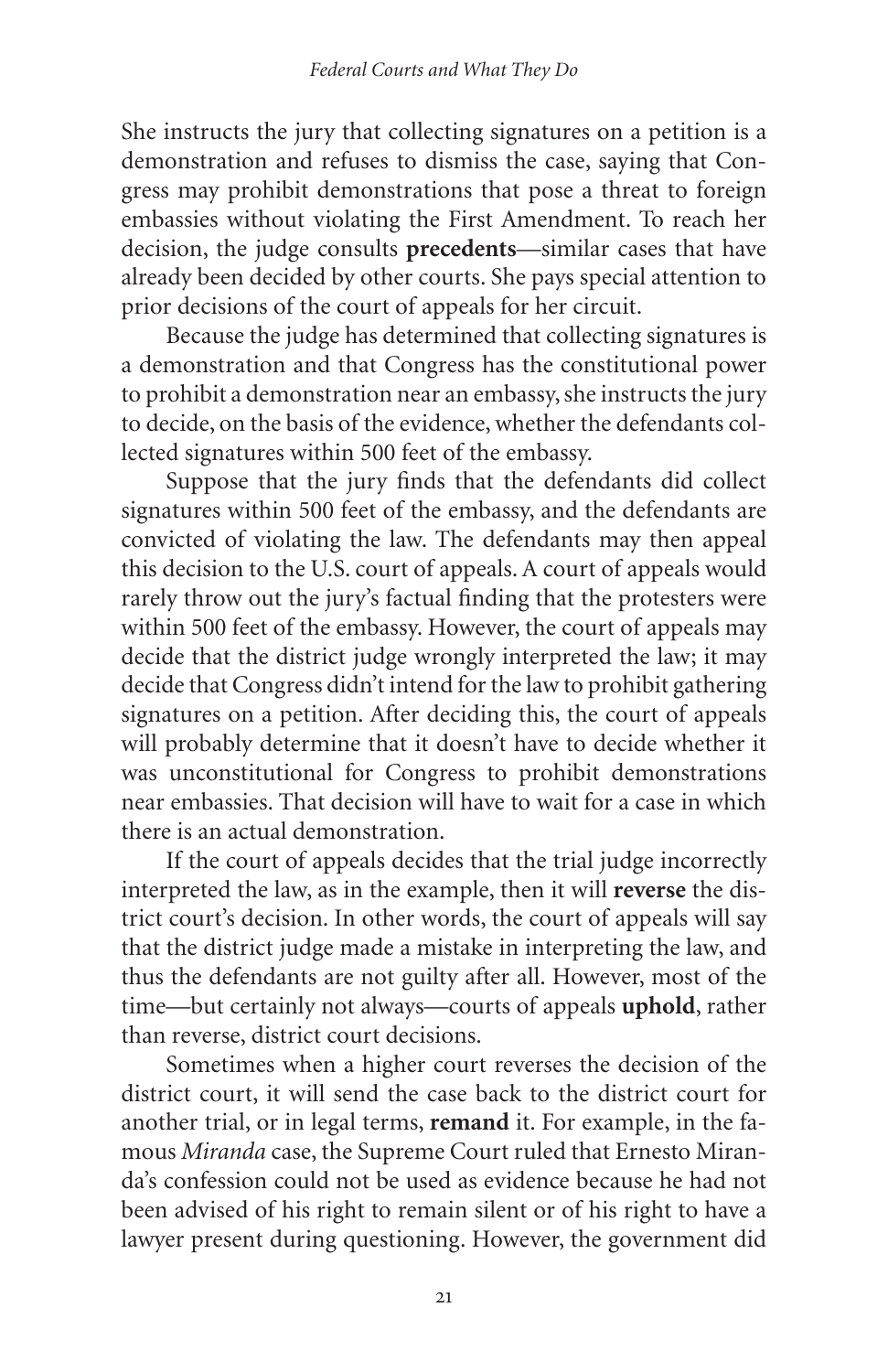have other evidence against him. The case was remanded for a new trial at which the improperly obtained confession was not used as evidence, and Miranda was convicted.

*Appellate court procedure.* The courts of appeals usually assign a **panel** of three judges to each case. The panel decides the case for the entire court. Sometimes, when the parties request it, or when there is a question of unusual importance, the entire appeals court, sitting **en banc**, will reconsider a panel's decision or hear the case anew.

In making its decision, the panel reviews key parts of the **record** on appeal, which consists of all the documents filed in the case at trial along with the transcript of the proceedings at the trial. The panel then learns about the lawyers' legal arguments from two sources. One is the lawyers' **briefs**. Briefs are written documents (often anything but brief) that explain each side's case and tell why the court should decide in its favor. The second source of information about the lawyers' legal arguments is the **oral argument**. If the court permits oral argument, each side's lawyers have a limited amount of time to explain its case to the judges in a formal courtroom session, and the judges frequently question them about the relevant law.

After the submission of briefs and oral argument, the judges discuss the case privately, consider any relevant precedents, and reach a decision. At least two of the three judges on the panel must agree with the decision. One of those who agree is chosen to write an **opinion**, which announces the decision and explains it. Any judge who disagrees with the majority's opinion may file a dissenting opinion, giving his or her reasons for disagreeing. Many appellate opinions are published in books of opinions called reporters. The opinions are read carefully by other judges and lawyers looking for precedents to guide them in their own cases. The accumulated judicial opinions make up a body of law known as **case law**, which is usually an accurate predictor of how future cases will be decided. Increasingly, the courts of appeals use short, unsigned opinions, which often are not published, for decisions that, in the judges' view, are important only to the parties and contribute nothing to the case law.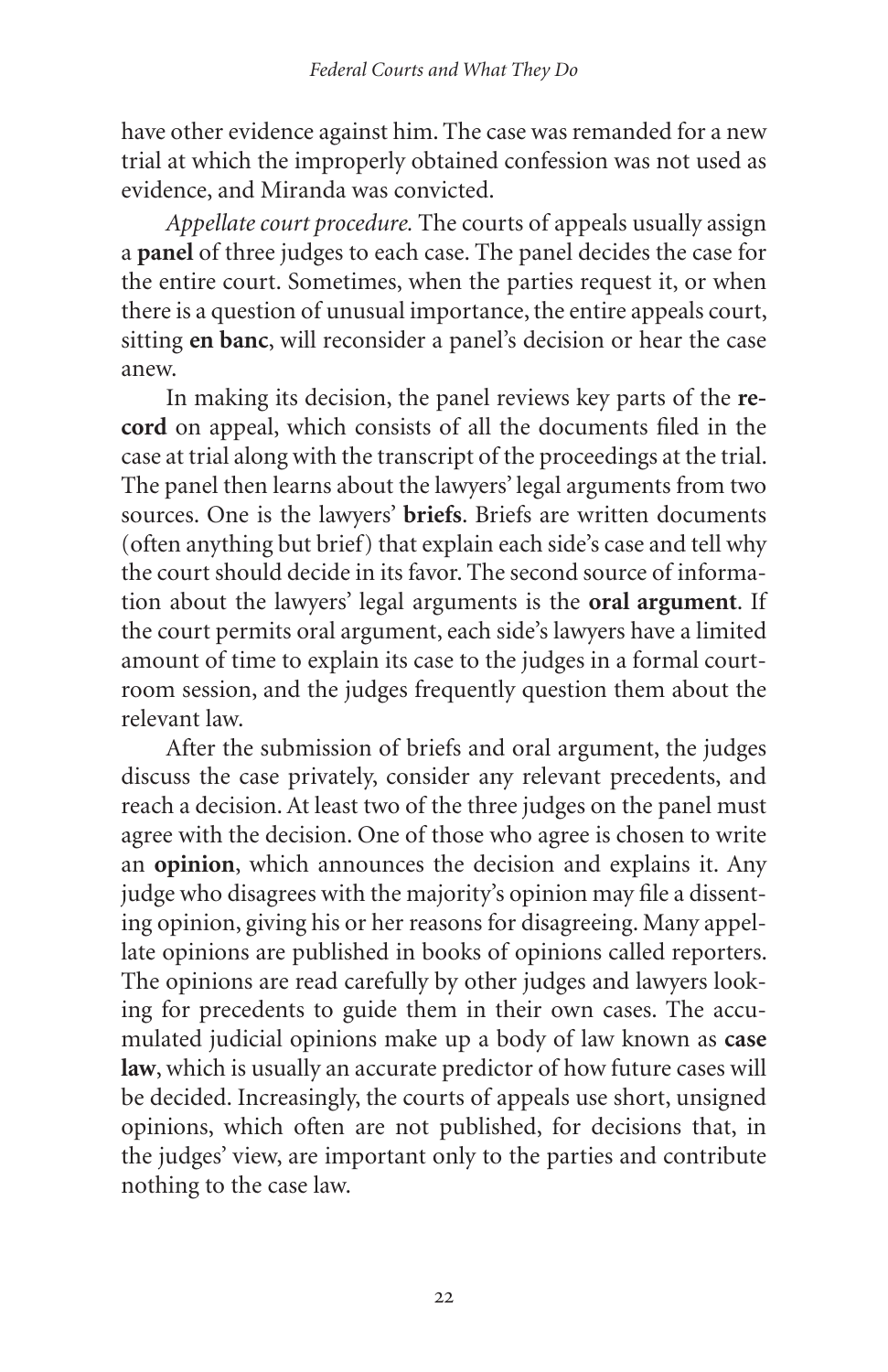If you visit a court of appeals in session, you'll notice how it differs from the federal trial courts. There are no jurors, witnesses, or court reporters. The lawyers for both sides are present, but the parties usually are not.

*The Supreme Court of the United States.* The Supreme Court is the highest court in the nation. It is a different kind of appeals court—its major function is not correcting errors made by trial judges, but clarifying the law when other courts disagree about the interpretation of the Constitution or federal laws.

Unlike the U.S. courts of appeals, however, the Supreme Court does not have to hear every case that it is asked to review. The Supreme Court decides whether or not it will hear a case. Each year, losing parties ask the Supreme Court to review about 8,000 of the approximately 50 million cases handled by the state and federal courts. These cases come to the Court as petitions for **writ of certiorari**. The Court selects only about 80 of the most significant cases to review.

 The decisions the Supreme Court hands down on cases appealed from lower courts set precedents for the interpretation of the Constitution and federal laws that all other courts, both state and federal, must follow. This power of **judicial review** makes the Supreme Court's role in our government vital. Judicial review is the power of any court, when deciding a case, to declare that a law passed by a legislature or an action of an executive official is invalid because it is inconsistent with the Constitution. Although district courts, courts of appeals, and state courts can exercise the power of judicial review, their decisions are always subject to review by the Supreme Court on appeal. When the Supreme Court declares a law unconstitutional, however, its decision can only be overruled by a later decision of the Supreme Court or by an amendment to the Constitution. Seven of the twenty-seven amendments to the Constitution have invalidated decisions of the Supreme Court. However, most Supreme Court cases don't concern the constitutionality of laws but the interpretation of laws passed by Congress.

Although Congress has steadily increased the number of district and appeals court judges over the years, the Supreme Court has remained the same size since 1869, with a Chief Justice and eight associate justices. Like all federal judges, the justices are ap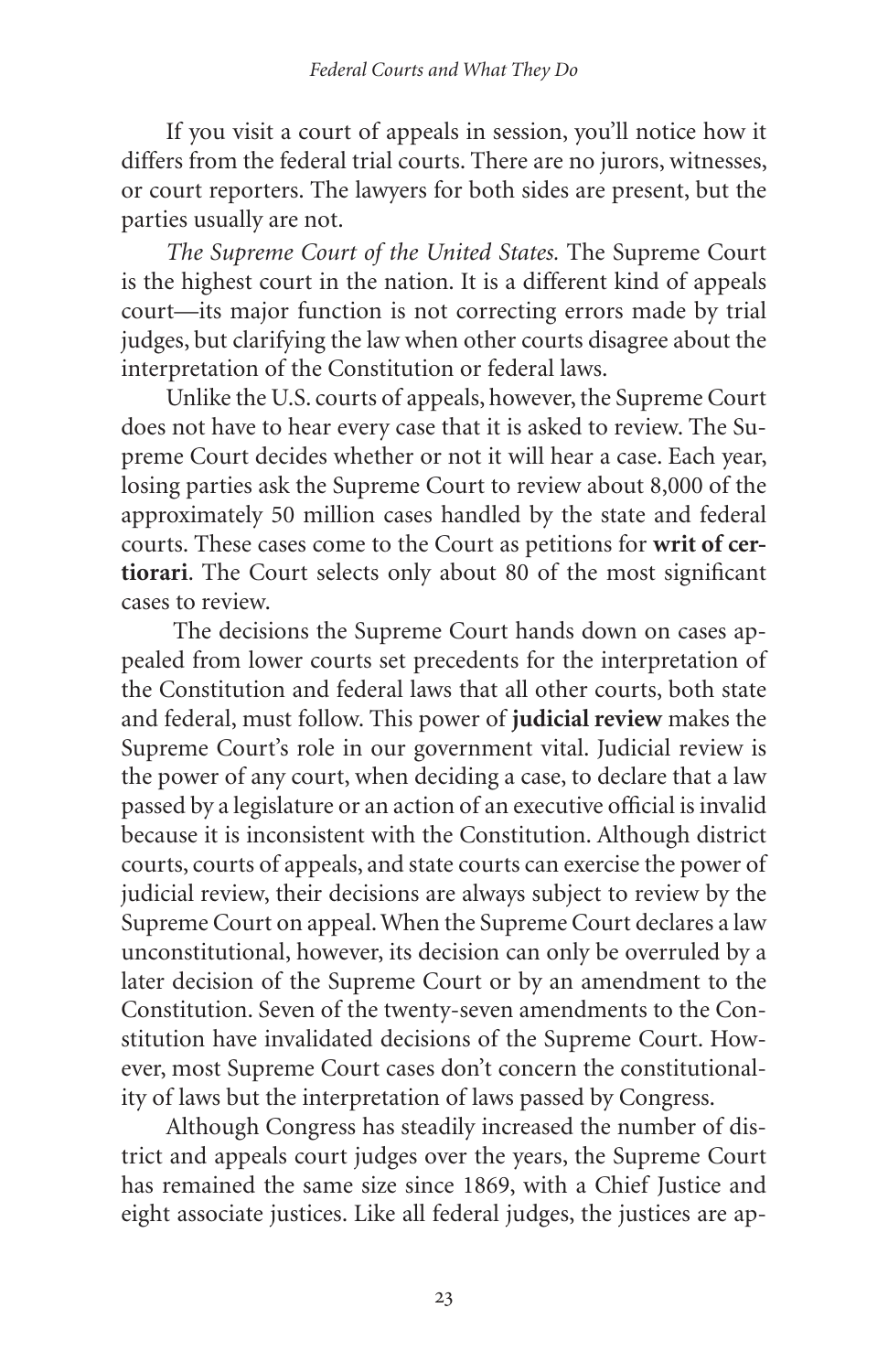pointed by the President with the advice and consent of the Senate. However, unlike the courts of appeals, the Supreme Court never sits in panels. All nine justices hear every case, and cases are decided by a majority ruling.

The Supreme Court begins its annual session or **term** on the first Monday of October. The term lasts until the Court has announced its decisions in all of the cases in which it has heard argument—usually until June. During the term, the Court, sitting for two weeks at a time, hears oral argument on Monday through Wednesday and then holds private conferences to discuss the cases, reach decisions, and begin preparing the opinions. Most decisions, with their opinions, are released in the late spring and early summer.

The decisions of the Supreme Court affect the lives of millions of people, from magazine editors trying to decide whether publishing a disparaging article about a famous person may make them liable for damages, to taxpayers whose tax bill may be affected by rulings about state and federal tax laws. The widespread impact of some cases results in lively debates in the media. Rarely does everyone agree with an outcome.

 $\sim$   $\sim$   $\sim$ 

#### What Are Some of the Most Noteworthy Facts and Concepts You Should Remember About the Federal Courts?

What is most noteworthy varies with an individual's point of view, but everyone should find the following points worth remembering:

- Federal and state courts exist side by side. State courts are courts of general jurisdiction and decide many more cases than federal courts. The federal courts' jurisdiction is much more limited than the state courts' jurisdiction.
- Courts resolve disputes through the adversary process, at both the trial and appellate levels, and rely on precedents for guidance in making decisions.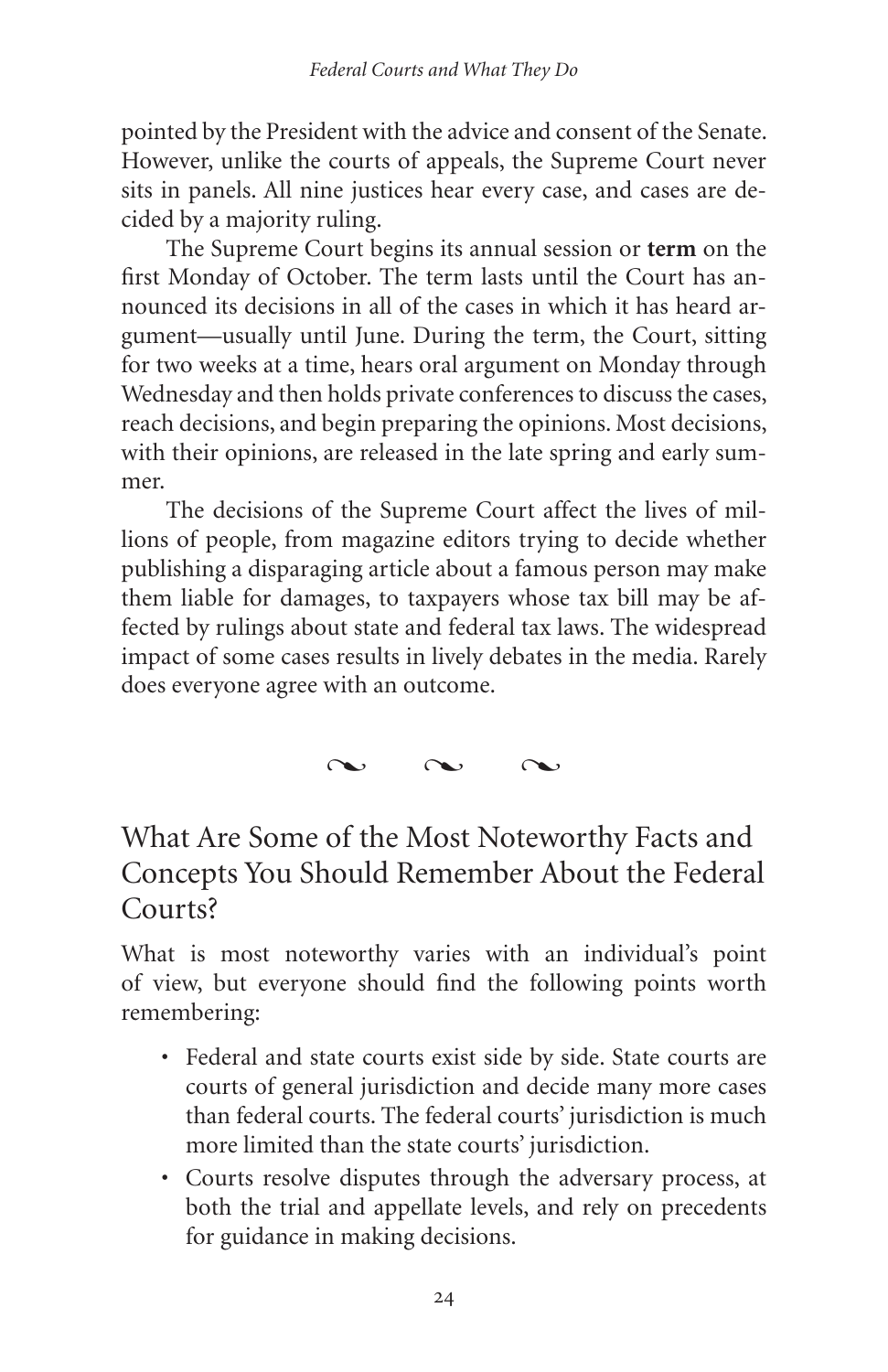- Every individual has an absolute right to bring a case in federal court (assuming the court has jurisdiction), along with an absolute right of appeal for review of the district court's decision. Only in rare instances does a case go as far as the Supreme Court of the United States.
- In criminal cases, the courts provide legal assistance free of charge to defendants who cannot afford to pay for it themselves.

# *Glossary*

- ADVERSARY PROCESS—the method courts use to resolve disputes. Through the adversary process, each side in a dispute has the right to present its case as persuasively as possible, subject to the rules of evidence, and an independent fact finder, either judge or jury, decides in favor of one side or the other.
- ANSWER—the formal written statement by a defendant in a civil case that responds to a complaint and sets forth the grounds for defense.
- APPEAL—a request, made after a trial, asking another court (usually the court of appeals) to decide whether the trial was conducted properly. To make such a request is "to appeal" or "to take an appeal."
- ARRAIGNMENT (*pronounced* a-rain-ment)—a proceeding in which an individual who is accused of committing a crime is brought into court, told of the charges, and asked to plead guilty or not guilty.
- BANKRUPTCY—refers to federal statutes and judicial proceedings involving persons or businesses that cannot pay their debts and thus seek the assistance of the court in getting a "fresh start." Under the protection of the bankruptcy court, debtors may "discharge" their debts, perhaps by paying a portion of each debt.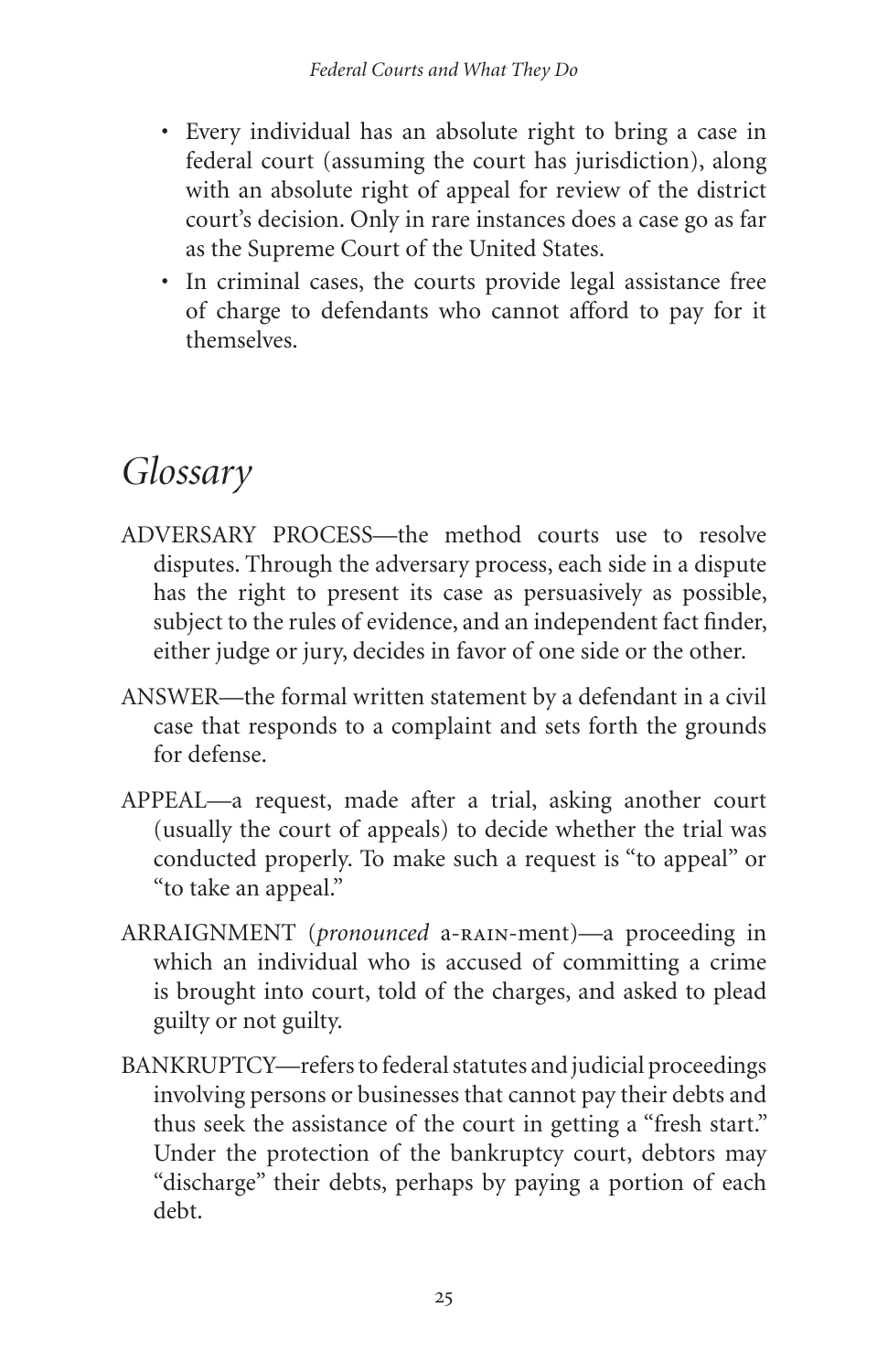- BANKRUPTCY JUDGE—a federal judge, appointed for a fourteenyear term, who has authority to hear matters that arise under the bankruptcy code.
- BENCH TRIAL—a trial without a jury, in which the judge decides the facts.
- BRIEF—a written statement submitted by the lawyer for each side in an appellate case that explains to the judges why they should decide the case in favor of that lawyer's client.
- CASE LAW—the law as laid down in the decisions of the courts; the law in cases that have been decided.
- CHAMBERS—the offices of a judge.
- CHIEF DISTRICT JUDGE—the judge who has primary responsibility for the administration of the district court, but also decides cases. Chief judges are determined by seniority.
- CLERK OF COURT—an officer appointed by the court to work with the chief judge and other judges in overseeing the court's administration, especially to assist in managing the flow of cases through the court.
- COMPLAINT—a written statement by the person starting a civil lawsuit that states the wrongs allegedly committed by the defendant.
- CONTRACT—an agreement between two or more persons that creates an obligation to do or not to do a particular thing.
- COUNSEL—a lawyer or a team of lawyers; the term is often used during a trial to refer to lawyers in a case.
- COURT—an agency of government authorized to resolve legal disputes. Judges or lawyers sometimes use "court" to refer to the judge, as in "the court has read the pleadings."
- COURT REPORTER—a person who makes a word-for-word record of what is said in a court proceeding and produces a transcript of the proceeding if requested to do so.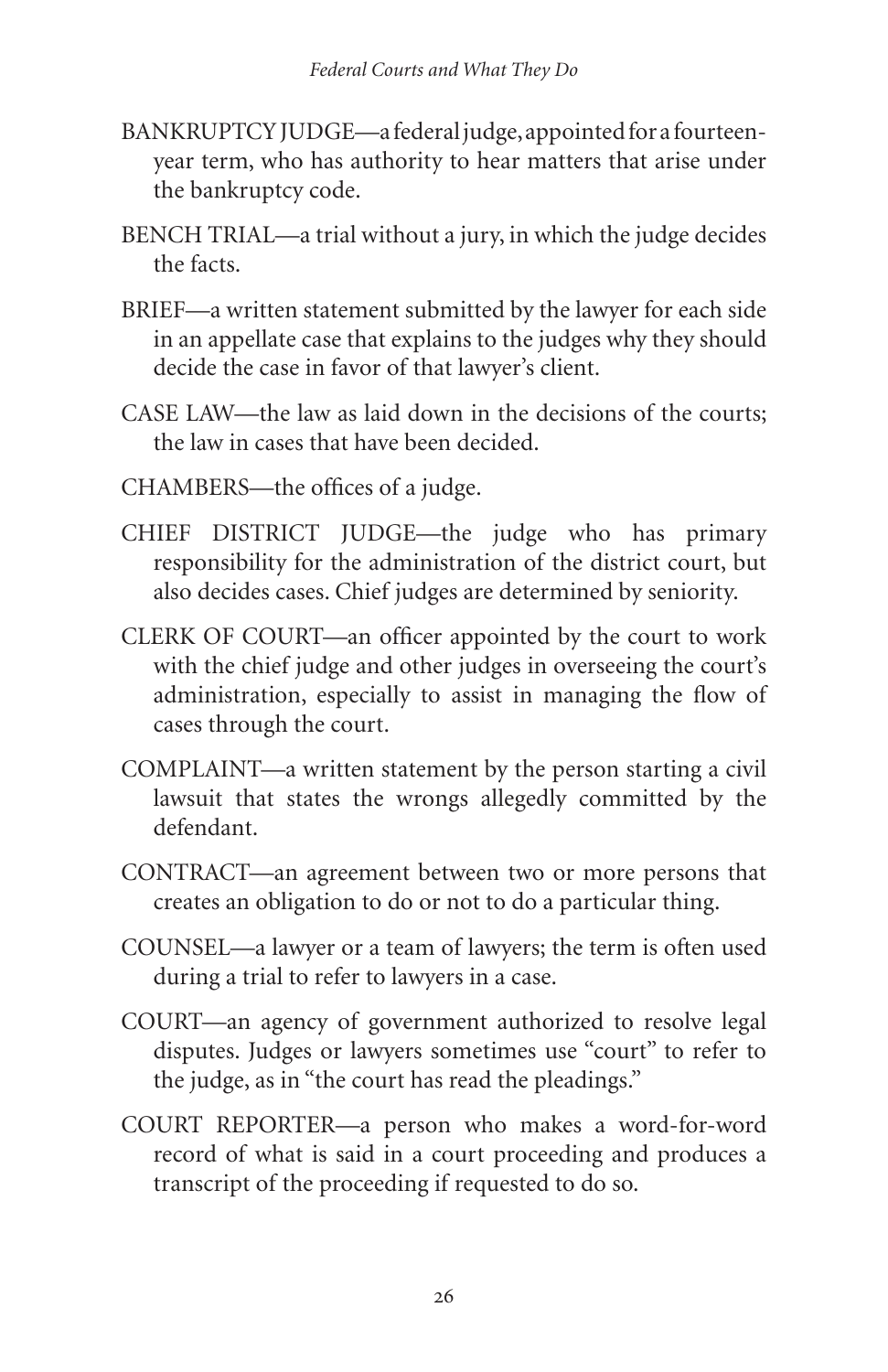- COURTROOM DEPUTY or CLERK—a court employee who assists the judge by keeping track of witnesses, evidence, and other trial matters, and sometimes by scheduling cases.
- CROSS- (and RE–CROSS-) EXAMINATION—questions lawyers ask witnesses called by their opponents.
- DAMAGES—money that a defendant pays a plaintiff in a civil case that the plaintiff has won. Damages compensate the plaintiff for his or her injuries.
- DEFENDANT—in a civil suit, the person complained against; in a criminal case, the person accused of the crime.
- DIRECT (and RE-DIRECT) EXAMINATION—questions lawyers ask witnesses they have asked to come to court in order to bring out evidence for the fact finder (judge or jury).
- DISCOVERY—lawyers' examinations, before trial, of facts and documents that the opponents possess, to help the lawyers prepare for trial.
- EN BANC—French for "in the bench" or "full bench." The term refers to a session in which all of the judges on an appellate court (not just a panel) participate in the decision. The U.S. courts of appeals usually sit in panels of three judges, but for important cases may expand the bench to a larger number, and they are then said to be sitting en banc.
- EVIDENCE—information in the form of testimony or documents that is presented to persuade the fact finder (judge or jury) to decide the case for one side or the other.
- FELONY—a crime that carries a penalty of more than a year in prison.
- GOVERNMENT—as it is used in federal criminal cases, "government" refers to the lawyers in the U.S. attorney's office who are prosecuting the case.
- GRAND JURY—a group of citizens who listen to evidence of criminal activity presented by the government in order to determine whether there is enough evidence to justify filing an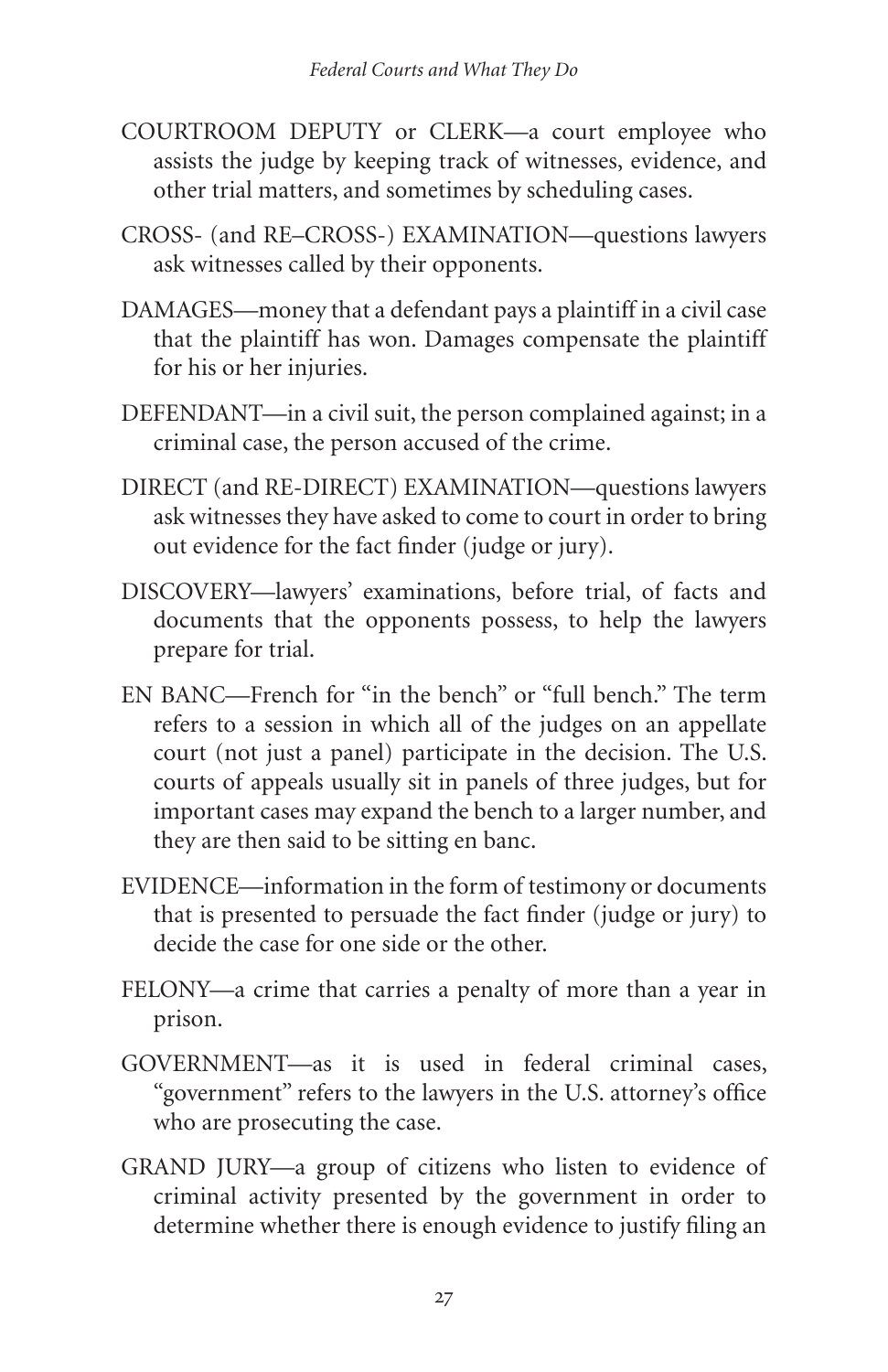indictment. Federal grand juries have from sixteen to twentythree persons and serve for about a year, sitting one or two days a week.

- HEARSAY—evidence that is presented by a witness who did not see or hear the incident in question but heard about it from someone else. Hearsay evidence is usually not admissible as evidence in a trial.
- IMPEACHMENT—(1) the process of charging someone with a crime (used mainly with respect to the constitutional process whereby the House of Representatives may impeach high officers of the government for trial in the Senate); (2) the process of calling the credibility of a witness into question, as in "impeaching the testimony of a witness."
- INDICTMENT (*pronounced* in-DITE-ment)—the formal charge issued by a grand jury stating that there is enough evidence that the defendant committed the crime to justify having a trial; used primarily for felonies.
- INFORMATION—a formal accusation by a government attorney that the defendant committed a misdemeanor.
- INSTRUCTIONS—the judge's explanation to the jury, before it begins deliberations, of the questions it must decide and the law governing the case.
- JUDGE—a government official with authority to preside over and decide lawsuits brought to courts.
- JUDICIAL REVIEW—this term typically refers to the authority of a court, in a case involving either a law passed by a legislature or an action by an executive branch officer or employee, to determine whether the law or action is inconsistent with a more fundamental law, namely the U.S. Constitution, and to declare the law or action invalid if it is inconsistent. Although judicial review is usually associated with the Supreme Court of the United States, it can be, and is, exercised by all courts. Judicial review sometimes means a form of appeal to the courts for review of an administrative body's findings of fact or of law.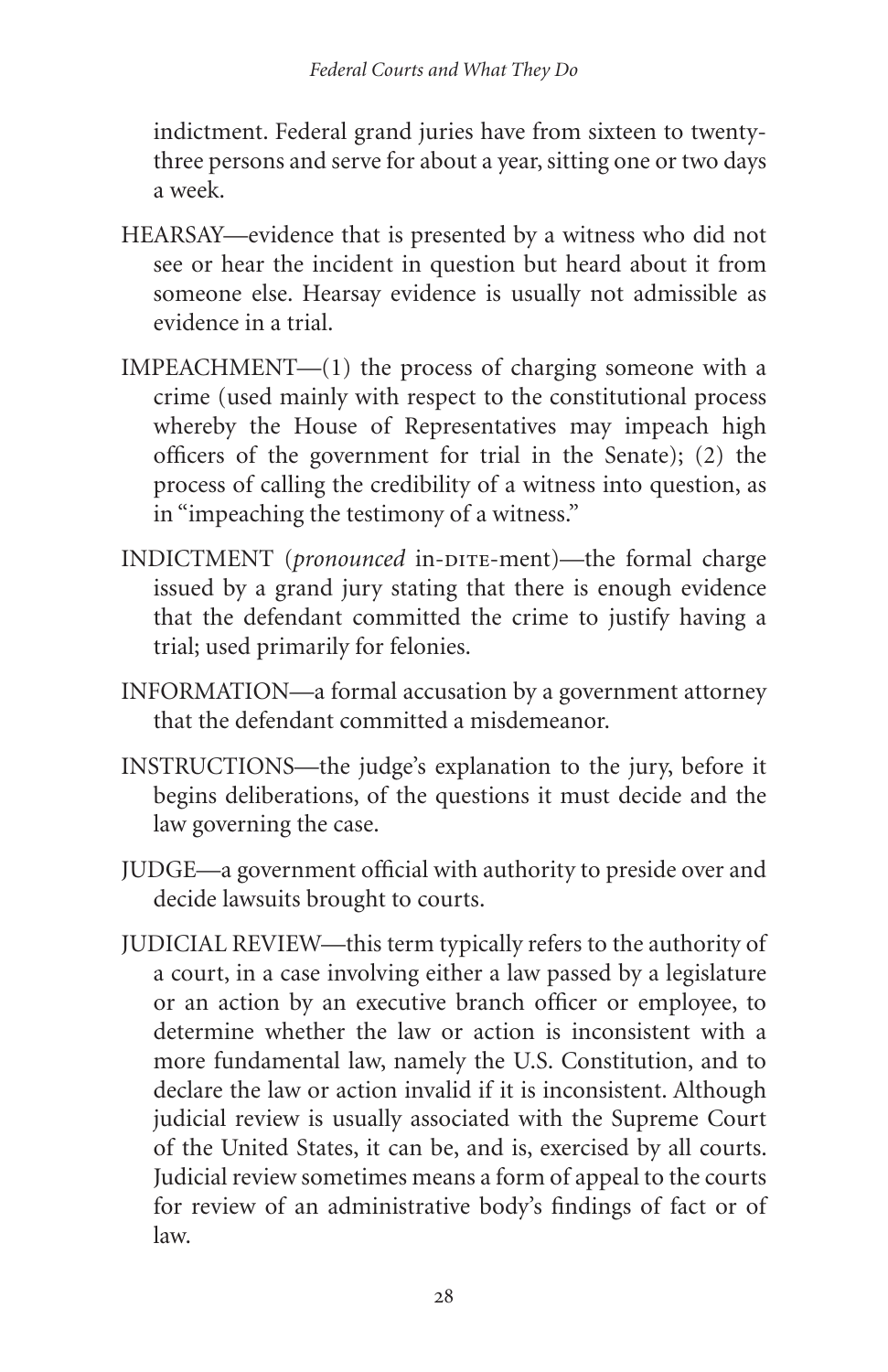- JURISDICTION—(1) the legal authority of a court to hear and decide a certain type of case; (2) the geographic area over which the court has authority to decide cases.
- LAWSUIT—an action instituted by a party in a civil court alleging that another party failed to perform a legal duty.
- LITIGANTS—*see* PARTIES.
- MAGISTRATE JUDGE—in federal court, the U.S. magistrate judge assists the district judges in preparing cases for trial. Magistrate judges may also conduct some criminal trials if the defendant agrees to have the case heard by a magistrate judge instead of a district judge, and they may conduct civil trials when the parties so agree.
- MISDEMEANOR—usually an offense less severe than a felony; generally punishable by a fine only or by imprisonment of less than a year.
- MISTRIAL—a trial that has been terminated because of some extraordinary event, a fundamental error prejudicial to the defendant, or a jury that is unable to reach a verdict.
- OPINION—a judge's written explanation of a decision in a case or some aspect of a case. An opinion of the court explains the decision of the court or of a majority of the judges. A dissenting opinion is an explanation by one or more judges if they believe the decision or opinion of the court is wrong. A concurring opinion agrees with the decision of the court but offers further comment or a different reason for the decision. A per curiam opinion is an opinion for the court not signed by an individual judge.
- ORAL ARGUMENT—in appellate cases, an opportunity for the lawyers for each side to appear before the judges to summarize their positions and answer the judges' questions.
- PANEL—(1) in appellate cases, a group of three judges assigned to decide the case; (2) in the process of jury selection, the group of potential jurors from which the jury is chosen; (3) in criminal cases, a group of private lawyers whom the court has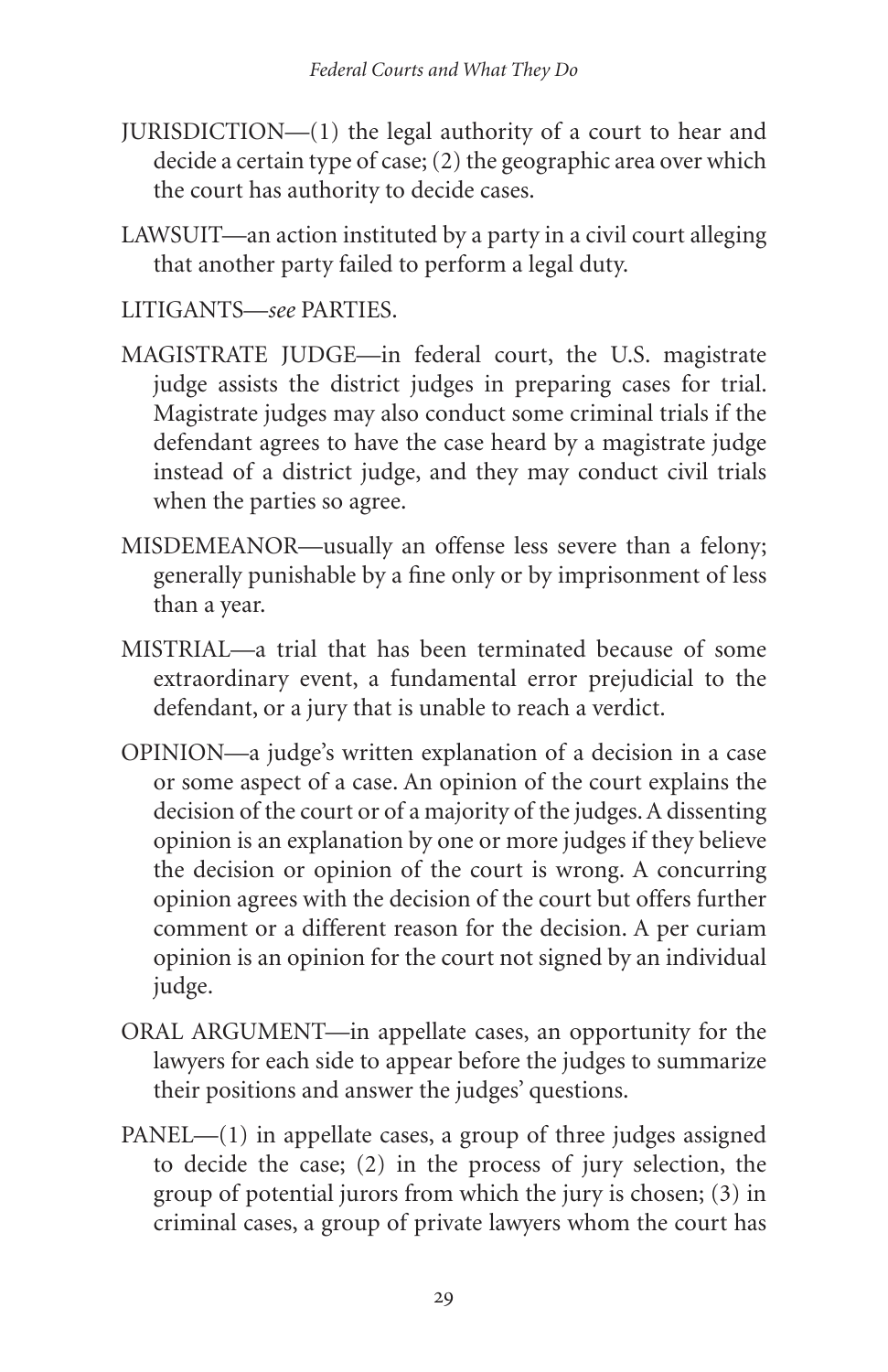approved to be appointed to represent defendants unable to hire lawyers.

- PARTIES—the plaintiff(s) and defendant(s) to a lawsuit and their lawyers.
- PETIT JURY (or TRIAL JURY)—a group of citizens who hear the evidence presented by both sides at trial and determine the facts in dispute. Federal criminal juries consist of twelve persons (sometimes with one or two alternate jurors in case one or more of the twelve cannot continue). Federal civil juries consist of six to twelve persons. "Petit" is French for "small," thus distinguishing the trial jury from the larger grand jury.
- PLAINTIFF—the person who files the complaint in a civil lawsuit.
- PLEA—in a criminal case, the defendant's declaration of "guilty" or "not guilty" of the charges.
- PLEADINGS—in a civil case, the written statements of the parties stating their positions about the case.
- PRECEDENT (*pronounced* press-a-dent)—a court decision in an earlier case with facts and legal issues similar to those in a case currently before a court.
- PRESENTENCE REPORT—a probation officer's report prepared from an investigation conducted at the request of the court after a defendant is convicted of a crime. It provides the judge with extensive information to determine an appropriate sentence for the defendant.
- PRETRIAL CONFERENCE—a meeting of the judge and lawyers in a case to decide which matters are in dispute and should be presented to the jury, to review evidence and witnesses to be presented, to set a timetable for the case, and sometimes to discuss settlement of the case.
- PRO SE (*pronounced* pro say)—a Latin term meaning "on one's own behalf"; in courts, it refers to persons who present their own cases without lawyers.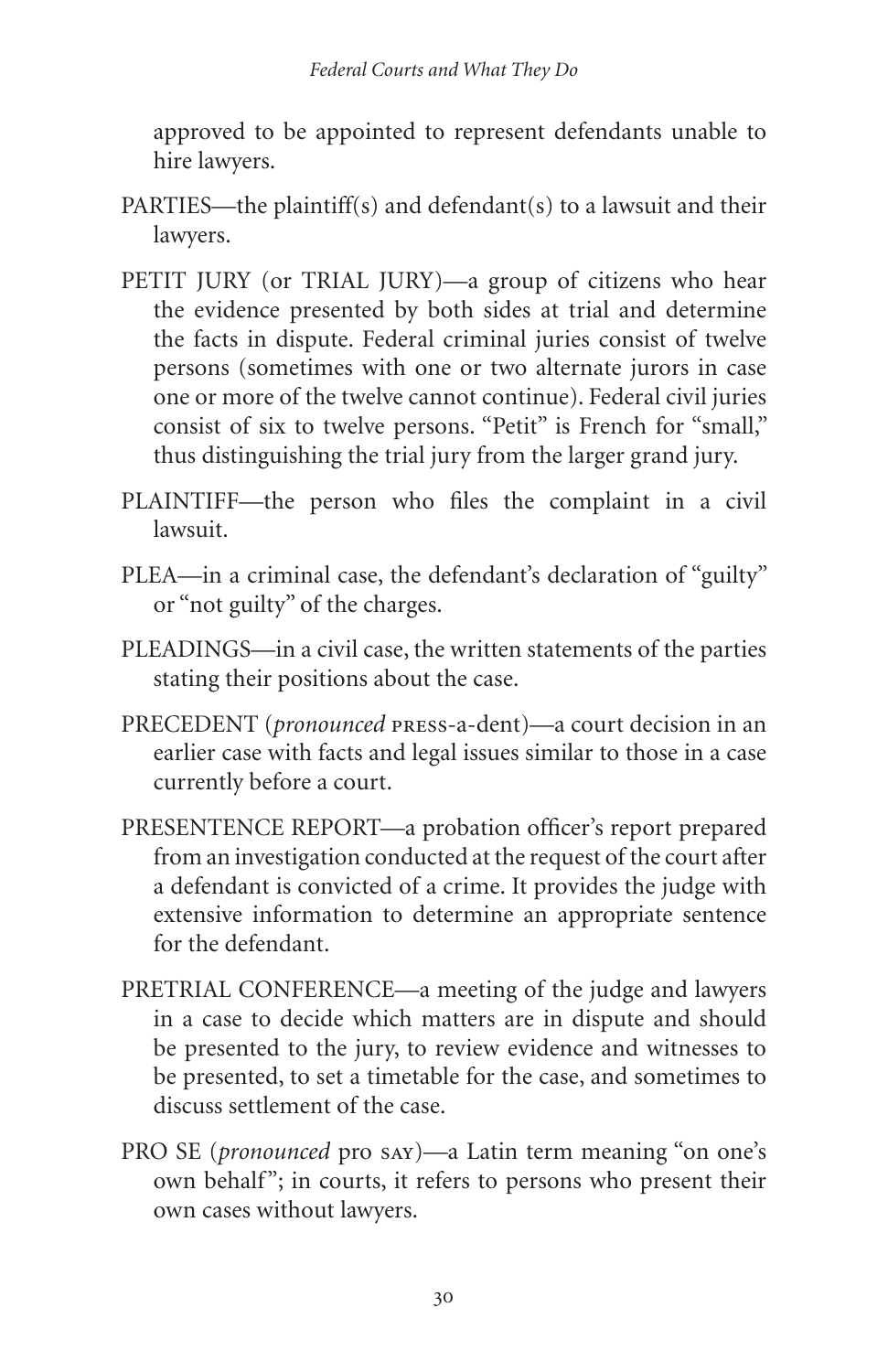- PROSECUTE—to charge a person or organization with a crime or a civil violation and seek to gain a criminal conviction or a civil judgment against that person or organization.
- RECORD—a written account of all the acts and proceedings in a lawsuit.
- REMAND—when an appellate court sends a case back to a lower court for further proceedings.
- REVERSE—when an appellate court sets aside the decision of a lower court because of an error. A reversal is often followed by a remand.
- SETTLE—in legal terminology, when the parties to a lawsuit agree to resolve their differences among themselves without having a trial.
- SIDEBAR—a conference between the judge and lawyers held out of earshot of the jury and spectators.
- STATUTE—a law passed by a legislature.
- TERM—the time during which a court sits for the transaction of business, also referred to as a session.
- TESTIMONY—evidence presented orally by witnesses during trials or before grand juries.
- TRANSCRIPT—a written, word-for-word record of what was said, either in a proceeding, such as a trial, or during some other conversation, as in a "transcript" of a telephone conversation.
- TRIAL JURY—*see* PETIT JURY.
- UPHOLD—when an appellate court reviews but does not reverse a lower court's decision.
- U.S. ATTORNEY—a lawyer appointed by the President, in each judicial district, to prosecute cases for the federal government.
- VERDICT—a petit jury's decision.
- VOIR DIRE (*pronounced* vwahr deer)—the process by which judges and lawyers select a petit jury from a panel of citizens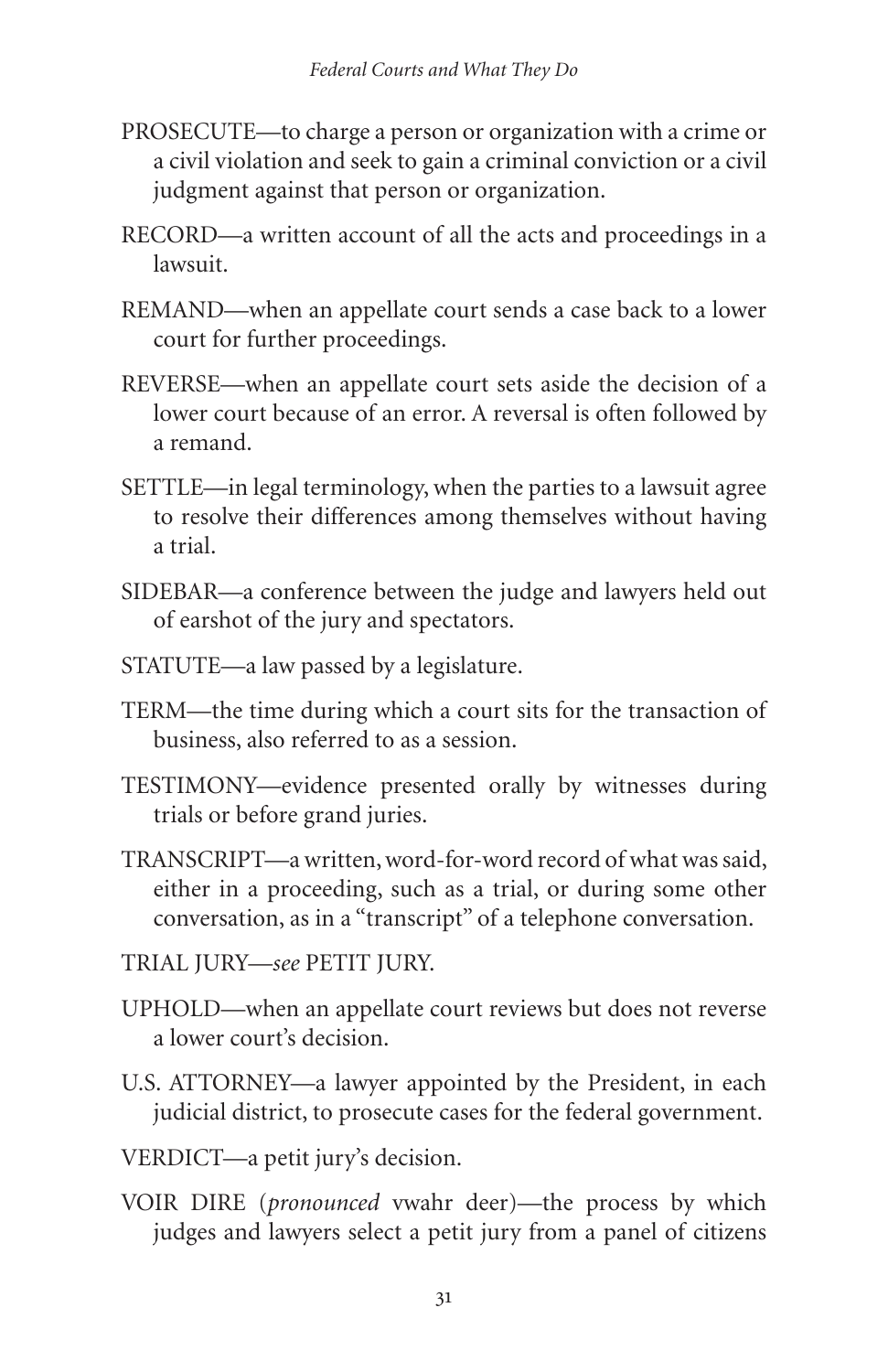eligible to serve. They do this by questioning the members of the panel. "Voir dire" is a legal phrase meaning "to speak the truth."

- WITNESS—a person called upon by either side in a lawsuit to give testimony before the court or jury.
- WRIT OF CERTIORARI—an order by a court to a lower court requiring the lower court to produce the records of a particular case tried so that the reviewing court can inspect the proceedings and determine whether there have been any irregularities. The Supreme Court of the United States uses the writ of certiorari as a discretionary device to select the cases it will hear.